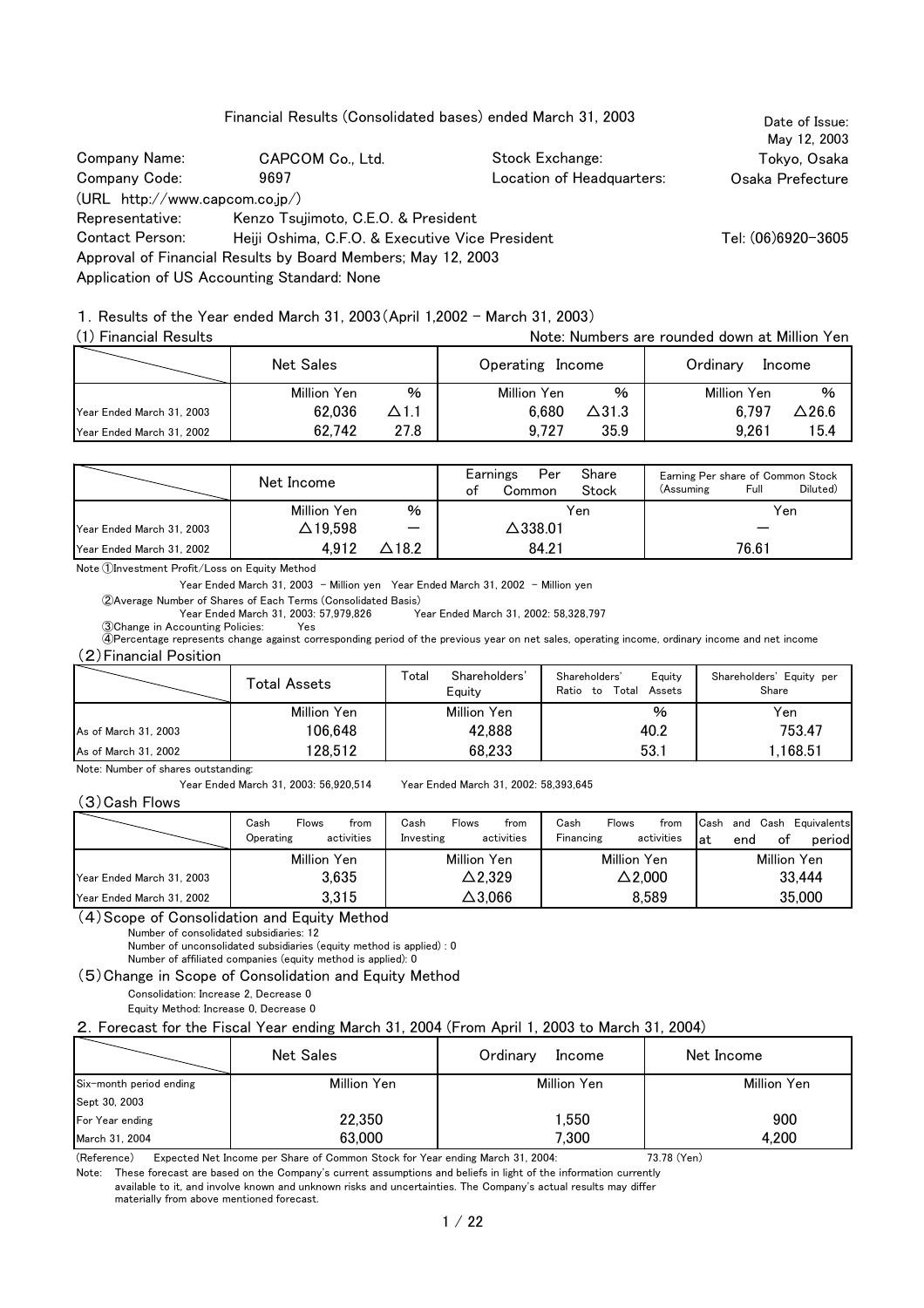#### Status of Capcom Corporate Group

Major businesses of Capcom corporate group (Capcom Co., Ltd. and its affiliated companies); positioning of each affiliated company within the business segments are as described below.

#### [ Home Video Games ]

This division develops and distributes home video game software. Capcom Co. Ltd., develops video game software. Capcom Entertainment, Inc.(consolidated subsidiary), Capcom Asia Co., Ltd.(consolidated subsidiary), Capcom Eurosoft Ltd.(consolidated subsidiary), CE Europe Ltd.(consolidated subsidiary), CEG Interactive Entertainment GmbH(consolidated subsidiary), and Capcom Co., Ltd. are responsible for distribution of the game software. Flagship Co., Ltd.(consolidated subsidiary) and Capcom Digital Studios, Inc. are also participating in development.

#### [ Arcade Games ]

This division develops, manufactures, and distributes game products for commercial customers. Capcom Co., Ltd. develops and manufactures products while Capcom Asia Co., Ltd. and Capcom Co., Ltd. are responsible for distribution of the products.

#### [ Arcade Operations ]

This division operates amusement facilities. Capcom Co., Ltd. and Capcom Coin-Op., Inc. conduct operations at these facilities. The amusement facility operation by Captron Co., Ltd. was divided and taken over by Capcom Co., Ltd. Capcom Coin-Op., Inc. will cease its arcade operation.

#### [ Other Businesses ]

Capcom Co., Ltd. conducts various licensing businesses. The Company licenses Capcom characters and game contents. Capcom Entertainment, Inc., Capcom Asia Co., Ltd., and Capcom Co., Ltd. are responsible for licensing. Status Co., Ltd.(consolidated subsidiary) provides casualty insurance services and financial services. Capcom Charbo Co., Ltd. (consolidated subsidiary) provides support services in mobile communications, including cell phones. In addition, Captron Co., Ltd. started a real estate leasing business during this mid-term fiscal period. Capcom USA, Inc.(consolidated subsidiary) is a holding company of its US and UK subsidiaries; Capcom Coin-Op, Inc., Capcom Entertainment, Inc., Capcom Digital Studio, Inc. and Capcom Eurosoft Ltd., and their respective managements are under the control of Capcom USA, Inc..

Other affiliated companies include Koko Capcom Co., Ltd.(affiliated company not consolidated for equity method), a developer and distributor of game software, and Capcom Europe GmbH (non-consolidated subsidiary not consolidated for equity method), currently being liquidated.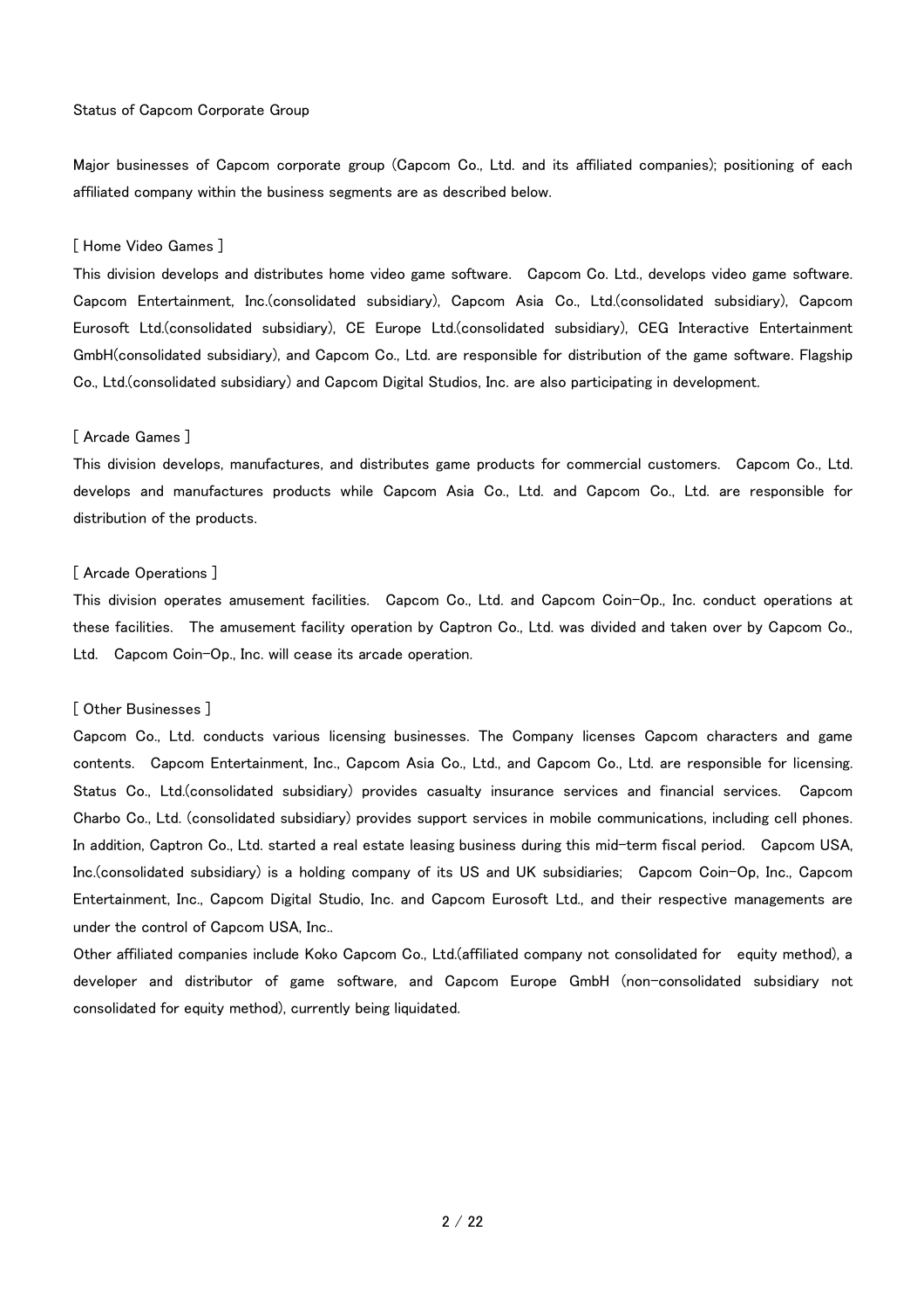

All the explanations described above are shown in the following organizational diagram.

※2 Non-consolidated subsidiary

※3 Affiliated companies not consolidated for equity method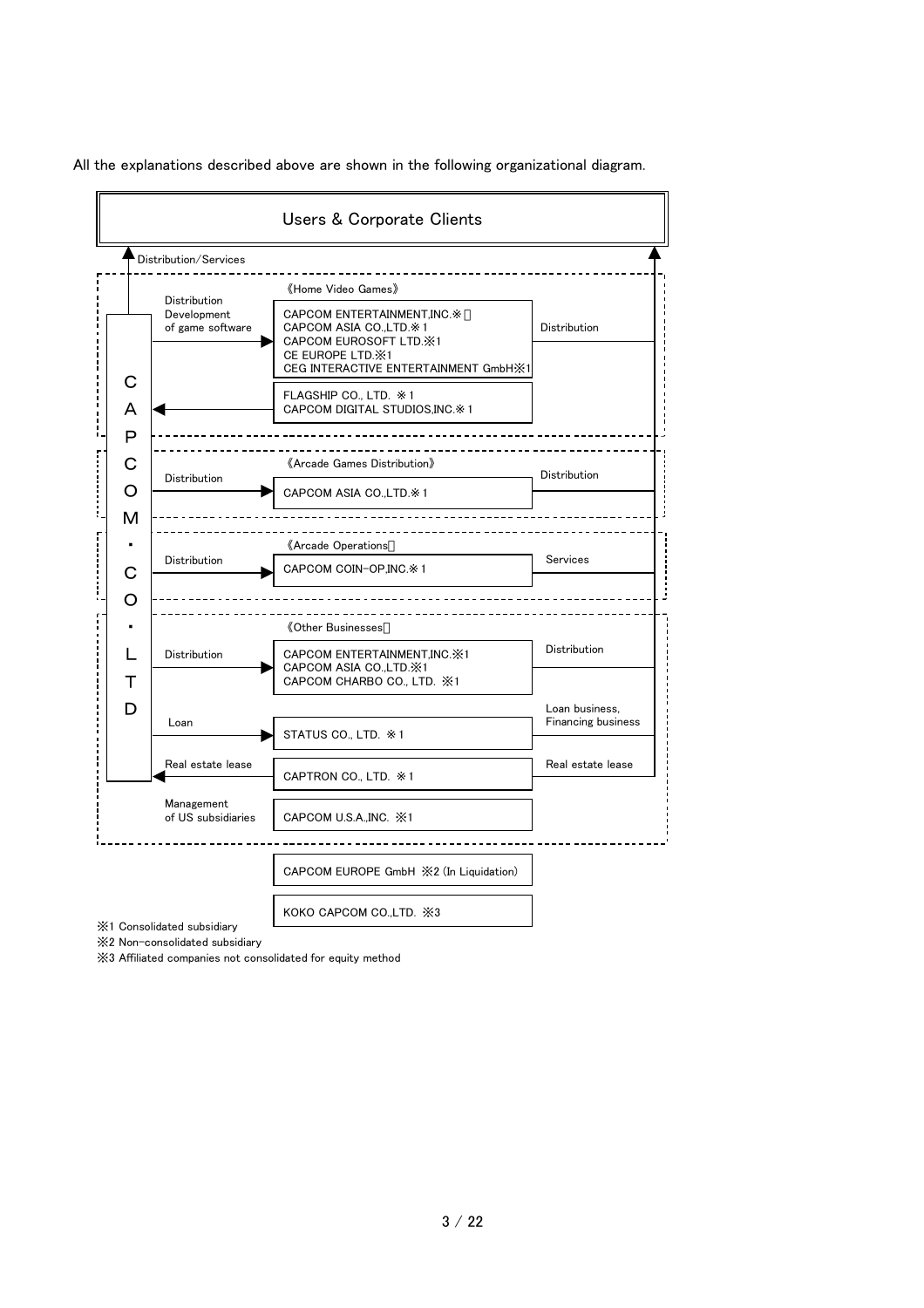# Business Policy

# 1. Management Principle

Our principle is to be a creator of entertainment culture. Through development of highly creative software contents that excite people and stimulate their senses, we have been aiming to offer an entirely new level of game entertainment.

Our management objectives are also on strengthening relationships with shareholders, clients and our employees to satisfy demands and to bring about prosperous benefits.

# 2. Principle related to dividends

One of our priorities is on stable and continuous dividends to all shareholders. In order to enable us to implement the objective, we are striving to generate retained earnings in line with our future business strategies as well as our financial strength.

# 3. Business Targets

As financial conditions in Japan change, such as the implementation of new accounting standards, we believe "Cash-Flow Management" has become an important factor -- more important than to make up financial statements utilizing changes in accounting standards. We do not set actual target figures on specific fields because we understand "Cash-Flow Management" (real management that generates cash) as a very important factor for evaluating decision-making processes and corporate values.

# 4. Medium Term Business Strategy

In addition to the sharp rise in development costs, the video game industry is facing challenges. International competitions are getting fiercer struggling for survival being resulted in increase in mergers, acquisitions and business integrations as corporate restructuring becomes more intense.

Under this situation, we believe that establishing a management system capable of adapting to changes in the business environment is one of our most important managerial goals. In order for us to accomplish this goal, we will reinforce R&D to reform profit structure. We will also work on revitalizing the corporation in order to create corporate values by reforming organization and staff perception including implementing a performance–based incentive program and clarifying accountabilities for management, officers and staff.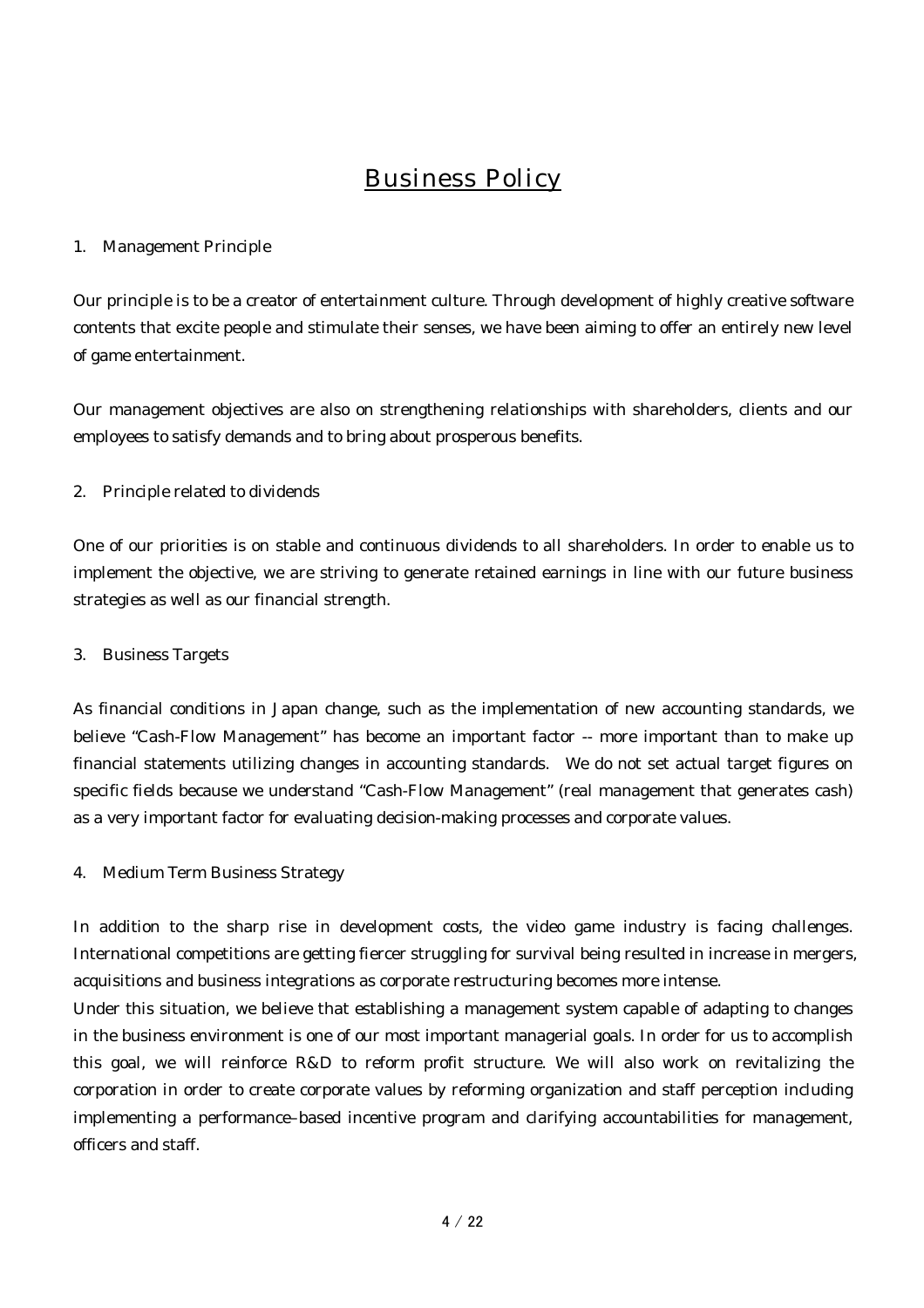As our medium-term business strategy, our management objectives are as shown in the following:

- (1) Focusing on our core business developing and marketing creative home video game software by concentrating our resources
- (2) Strengthening and exploring multi platform strategy for home video game software based on market demands.
- (3) Expanding arcade operations business, which has become the second largest source of business for us, in order to continuously secure stable revenues.
- (4) Expanding sales overseas by aggressive business deployment, including establishing overseas offices.
- (5) Pioneer business opportunities by enhancing our product contents to create new markets and expanding our share in existing markets.
- (6) Promoting and strengthening the Capcom Brand to create added value.
- (7) Realizing a stable cash flow for each fiscal term by streamlining financial aspects.

### 5. Issues To Be Addressed

As the video game industry reaches a turning point, we take the critical situation that we are facing seriously. We will implement immediate management reforms by verifying the causes of our hardships. We will also try to re-acknowledge our current challenges, and we believe that reviewing of R&D and a turnaround of marketing strategies are immediate key issues to be implemented.

We started reviewing our R&D activities, which is the core element of our business. In order to improve company quality, we are implementing reinforcement measures promoting performance- based remuneration program, speedy and efficient decision-making processes, organizational restructure, and responsible management.

We will continue pioneering new areas of product development. One of our new strategies for R&D is to utilize a middle-ware called ACR that enables the release of software for all video game platforms simultaneously. We will also explore the possibility of developing multi-platform products, depending on the market demands.

We will do our best to recover and regain our business productivity and by further promoting customer-oriented operations, reinforcing sales force, further improving arcade operations, developing new markets while enhancing market share in existing markets, cutting sales promotion and advertisement expenses, downsizing personnel, and lowering logistics costs.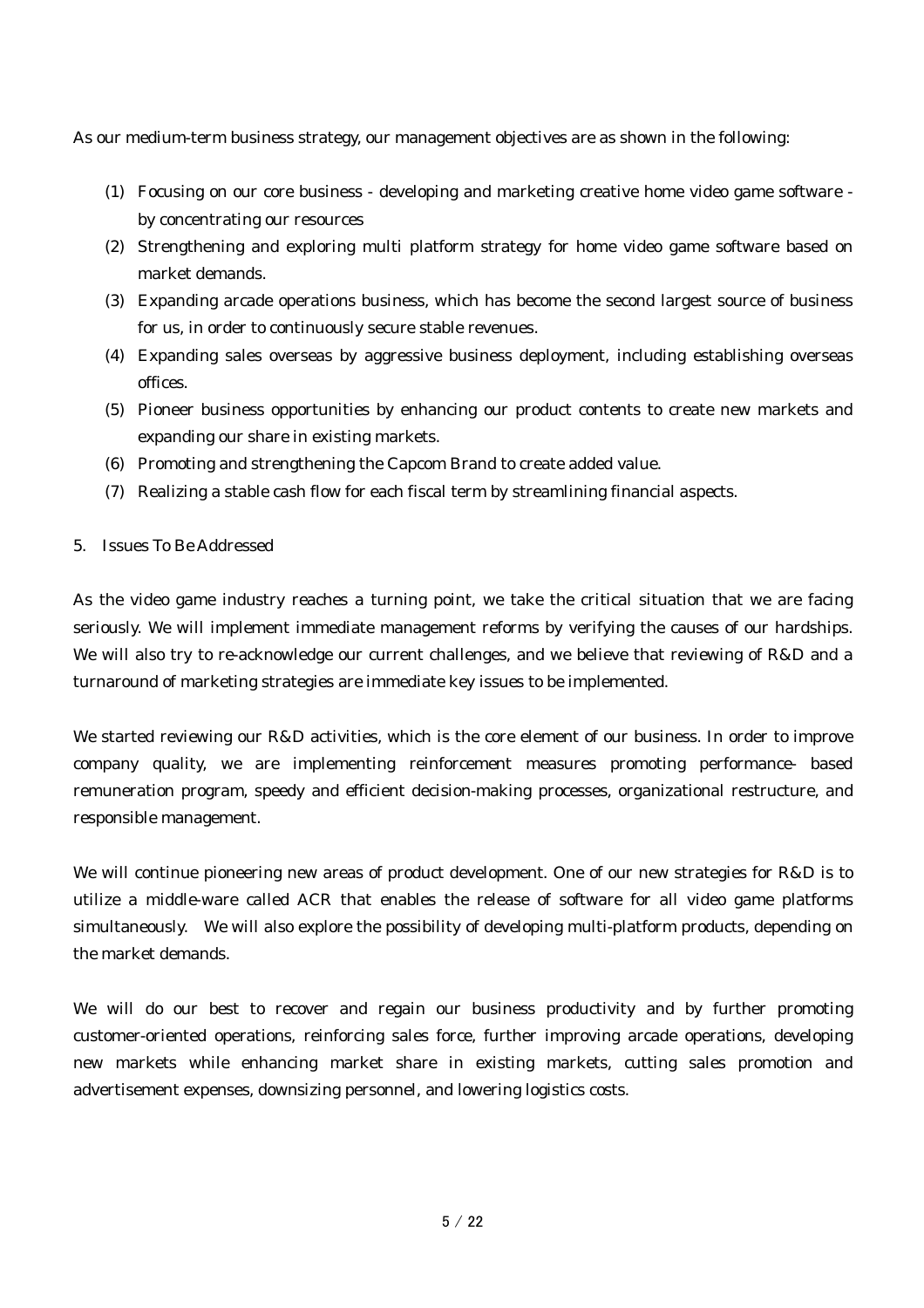### 6. Corporate Governance

(1) Basic understanding of Corporate Governance

As part of the management reformation, we have introduced the "Operating Officer System" for developing business flexibility and increasing management efficiency, which clearly separates the Board of Directors which focus on decision-making from the Operating Officers which implement and execute the operation of the Corporation. In addition, we retain three external directors as well as three external auditors for the purpose of enhancing both management monitoring and transparency.

- (2) Current condition of measures for implementing corporate governance
	- 1. Corporate Governance structure

■We have introduced an corporate officer system for the corporate governance system

■There are five internal directors out of eight board members. Three external auditors out of four corporate auditors are in office.

■We have voluntarily established the Remuneration Committee, headed by an external director, to determine fair and relevant compensation for directors. We also have the Compliance Committee, headed by an executive vice-president, for the purpose of building a corporate structure based on corporate governance.

■Although no full-time staff has been assigned to assist external directors or auditors, three personnel from the secretary's office at the main office and two staff employees from our Tokyo branch office are assisting the external directors.

■The Board of Directors has been vitalized and the management monitoring function has been reinforced by accepting advice and opinions from the external directors. This also helps to increase corporate value.

■In addition to the Compliance Committee, we are in the process of establishing a risk management system reinforcing our internal control system in order to ensure the management monitoring function work.

■One of our external directors is an attorney, who is a leading authority in the field, will provide advice and guidance for important issues or problems. This reinforces the supervisory function of the board of directors and ensures reliability and transparency.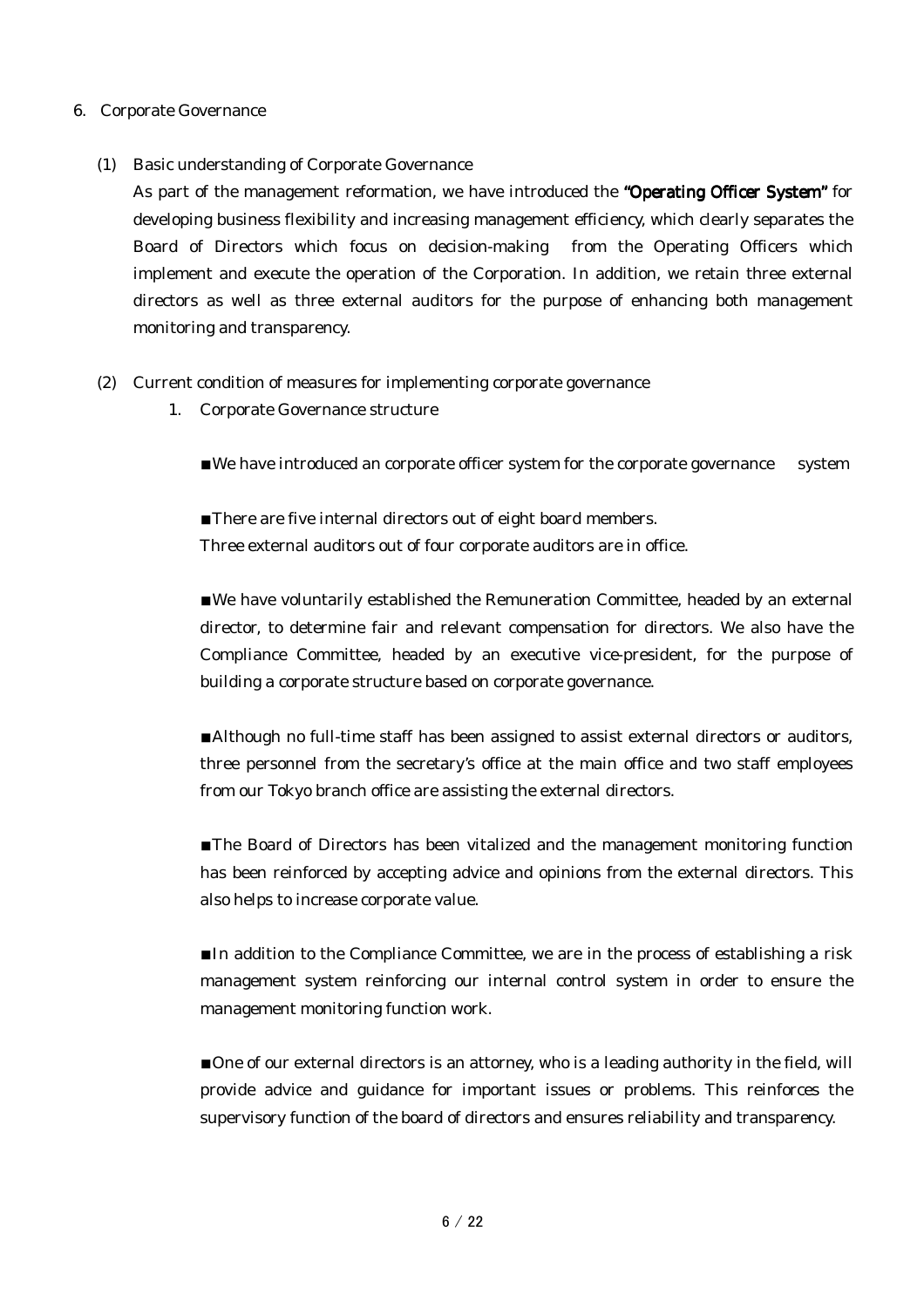2. Interests with external directors and external auditors.

One of our external directors by the name of Koichi Hori is the president of Dream Incubator Co. Ltd., which provides consulting services for the Company. No other external directors or external auditors have any personal relationship, capital relationship, business relationship, or other interest with the Company.

3. Condition on implementation of any activity promoting corporate governance of this fiscal year.

We appointed an external director at the last annual general meeting of shareholders who practices law in Japan in order to reinforce compliance function. As a result, we now have eight directors in total including three external directors.

We have set the Compliance Committee for the purpose of insuring the risk management system as well as complying with laws and corporate ethics.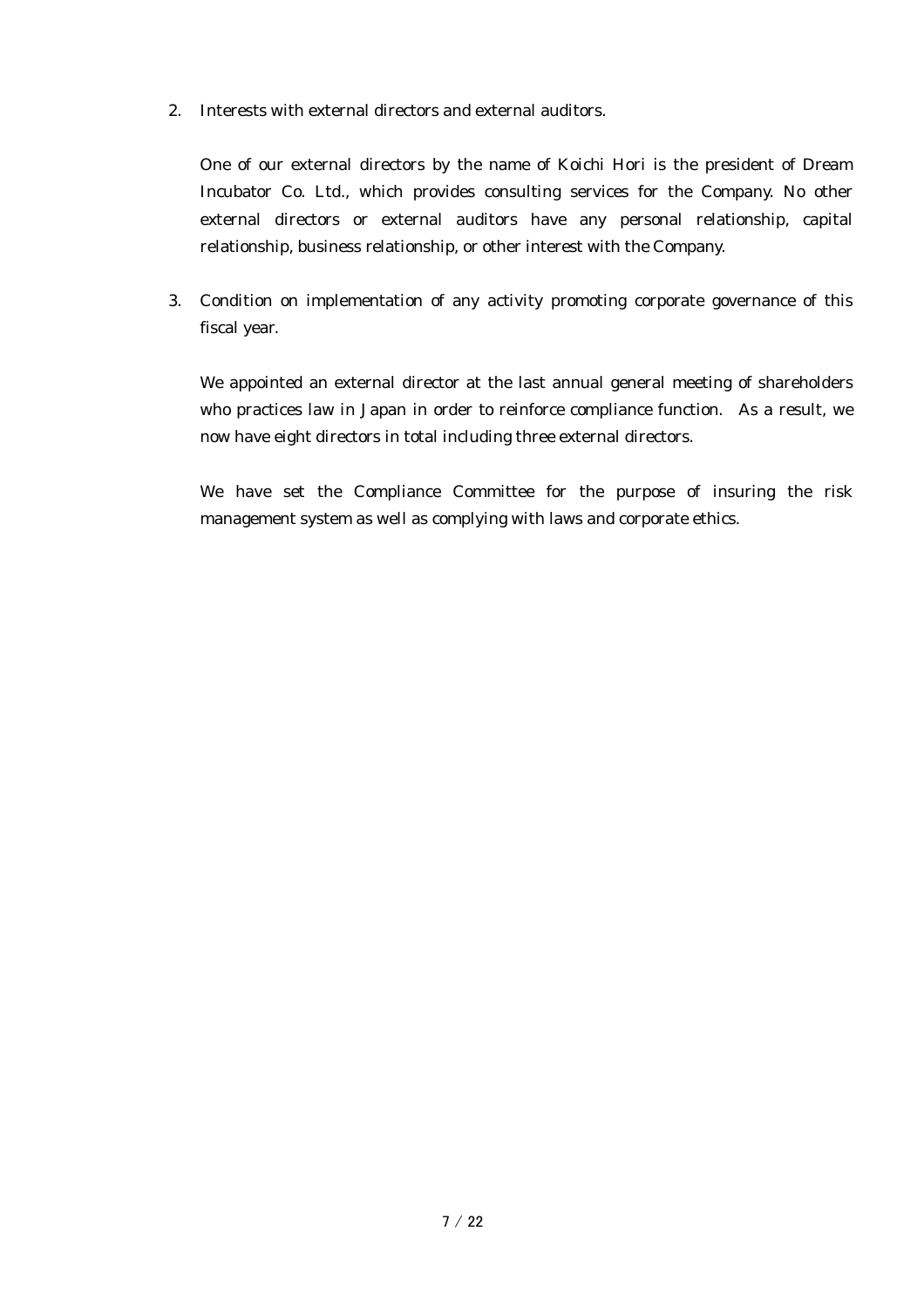# Operating Results and Financial Status

#### 1. Operating Results

#### (1) Overview of fiscal year 2002

In the fiscal year 2002, Japanese economy remained sluggish in throughout the year although the there were some sign of recovery on capital expenditures and consumer spending. This was due to the decline in the stock market, the unresolved non-performing loans problem in the financial sector, and adverse employment conditions caused by deflationary pressures, such as corporate downsizing and wage restraint, and sluggish exports.

As for the video game industry, the market reflected decreasing demand affected by a depressed desire for consumption, an entrenched used-software market, and a decrease of disposable income due to increase of expenses related to cell phone and Internet. In addition, M&A, business integration and co-operations as corporate restructuring for survival have been accelerated in the industry.

Although overseas markets showed steady progress, mainly in Europe and the United States, the business environment has reached a major turning point as the result of an expanding low-end software market and fiercer competition.

Meanwhile, the entire video game industry is striving to foster a healthy market. For example, as a part of the market advancement efforts, CERO (Computer Entertainment Rating Organization), which is an ethical review entity for game software, and the Game Amusement Society were founded.

As the structure of the video game industry is changing rapidly, we have expanded our R&D division and increased the product lineup, introducing software developed by other companies in order to stimulate the existing user demands. We have also been trying to improve our business performance through countrywide sales promotion campaigns, exploring new marketing channels, community-based arcade developments, and so on. We also released a new board game called CATAN in order to expand our business territory. As a result, this triggered a revival of the board game boom in Japan.

In addition, we have been promoting correlation with the media. This includes releasing the Hollywood movie "Resident Evil" and a the television program MEGAMAN Battle Network which are the film and the television adaptations of our popular software. This produced secondary effects such as enhancement of our brand recognition and our company image.

However, the net sales of this fiscal year period decreased to 62,036 million yen (down 1.1 % from the previous fiscal year).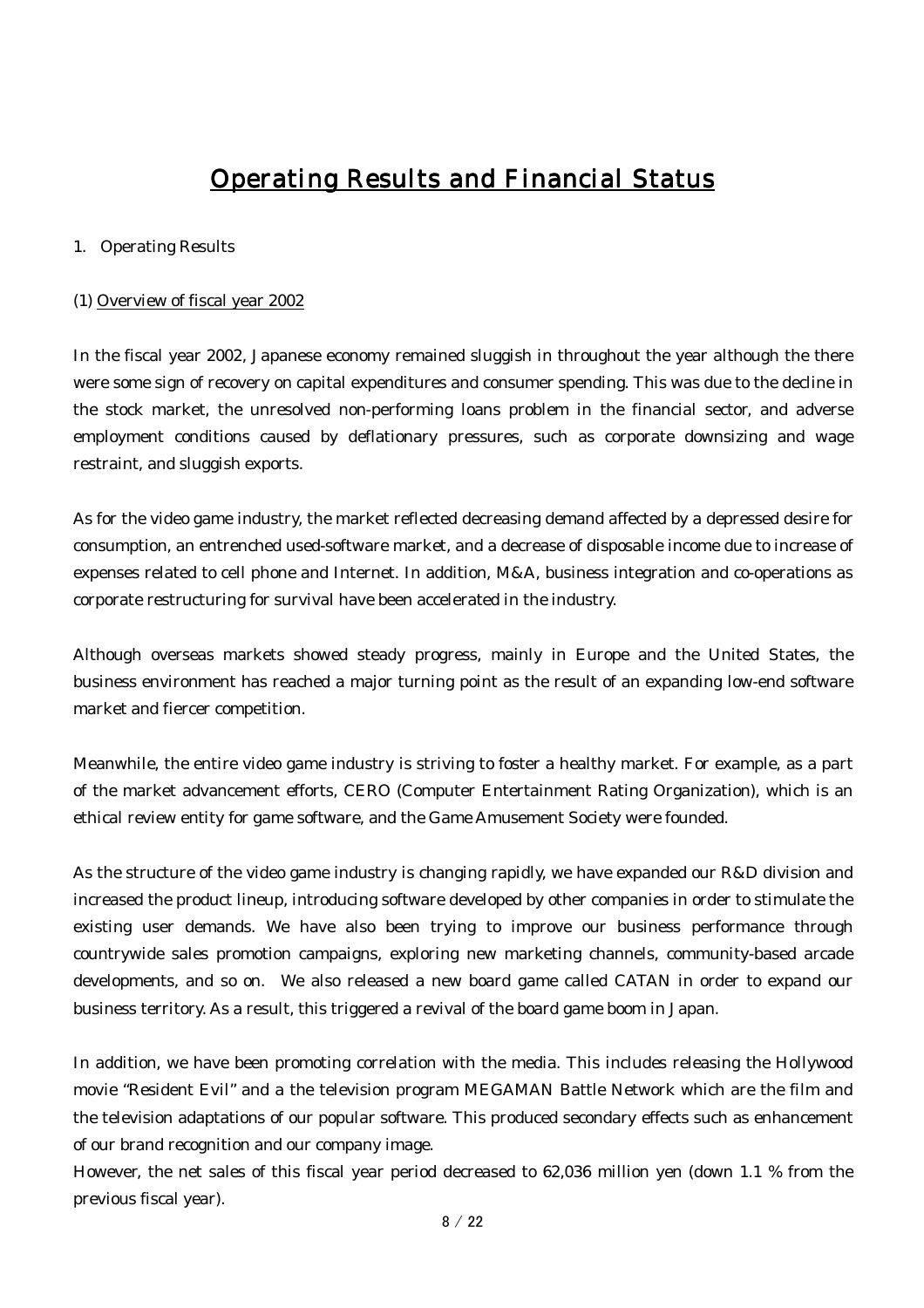Ordinary income decreased to 6,797 million yen (down 26.6 % from the previous fiscal year), due to low sales, posting reserve for loss on goods unsold, and increase of sales and general administrative expenses.

All of our land and buildings has been transferred to CAPTRON, one of our subsidiary companies, in order to achieve the efficient management of operations and revitalization of the entire CAPCOM group, and to improve financial transparency as well as to cope with the real estate appraisal loss. In addition, we modified our R&D strategy with a quality-oriented approach by concentrating R&D resources to selected software development. After the thorough review of our software development lineup, we have decided to stop several software developments which seem to be difficult to produce expected profits. This caused a loss from ceasing development and the extraordinary loss of 36,850 million yen in total.

Net income for this fiscal year, regretfully, recorded the loss of 19,598 million yen, though corporate tax and other taxes were adjusted by applying tax effect accounting.

### (2) Status of Each Operational Department

### ① Home Video Game Sales

We released new software titles for PlayStation 2, that employed Japanese "anime" drawing technique such as "Auto Modellista" the first racing game software by Capcom, "Clock Tower 3", and "Breath of fire V Dragonquarter" under the depressed domestic market. Neither of these titles saw satisfactory sales growth. We also released "Resident Evil 0" (for Nintendo GameCube) and "Devil May Cry 2"(for PlayStation 2) which were the major titles of this fiscal year with great expectation. The sales of these two titles were not strong enough to meet our projection. In order to cope with a highly competitive environment, we released two more titles, namely "Chaos Legion" (for PlayStation 2) and "P. N. 03" (for Nintendo GameCube) that were not scheduled to be released in this term. However, neither of these titles could make up the sales decrease.

On the other hand, home video game software for Game Boy Advance such as "Megaman" series, including "MegamanZERO" and "Megaman Battle Network 3" and "Gyakuten Saiban 2" showed healthy sales results supported by strong popularity.

As for the overseas operations, the sales of "Resident Evil" (for Nintendo GameCube) made good sales. In addition, inexpensive software series for PlayStation2 such as "Onimusha Greatest Hits" and "Resident Evil Code Veronica X Greatest Hits" grew favorably, supported by a healthy US and European market.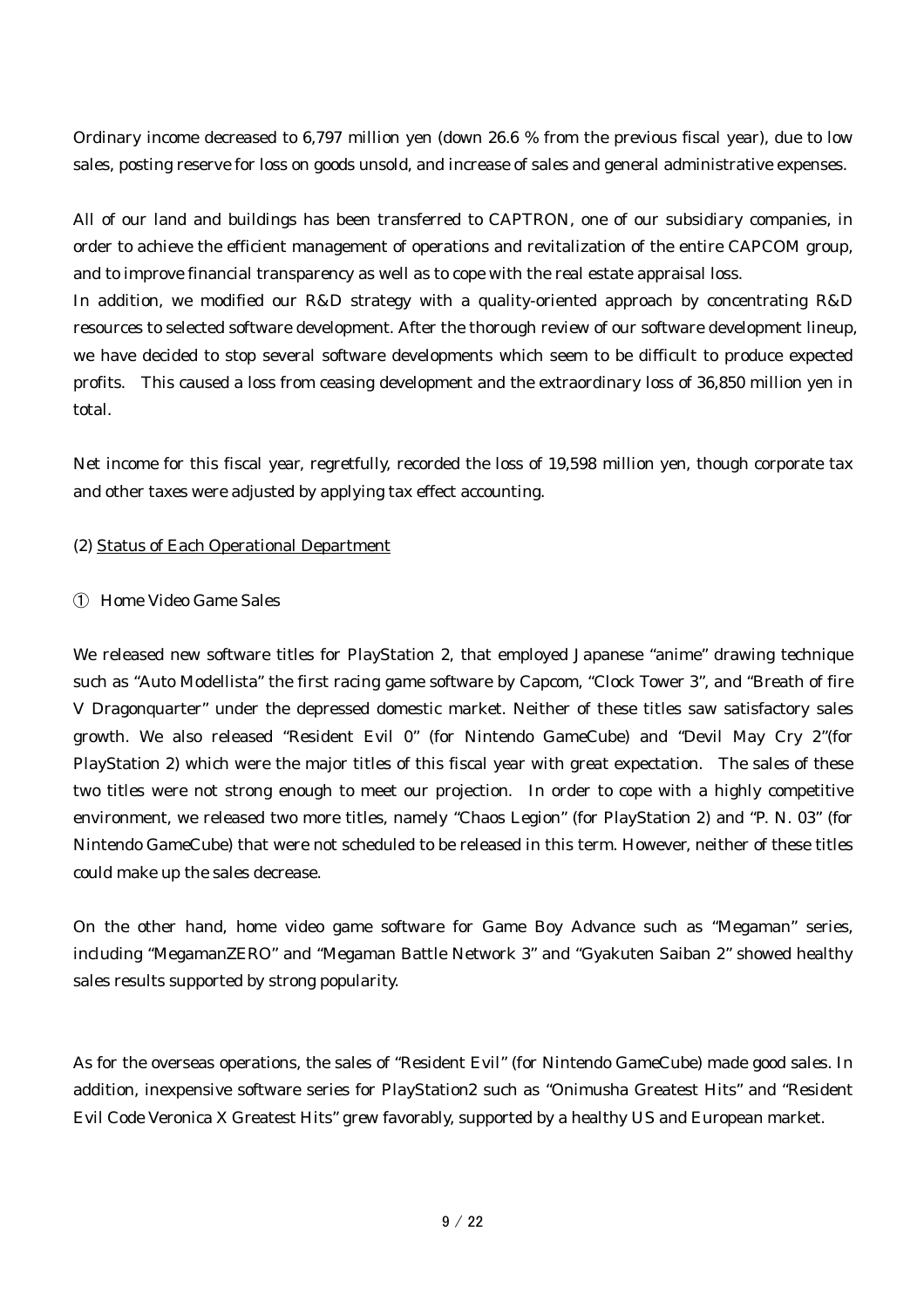However, total sales were weak due to most of the new titles not making sales as we expected.

As a result, net sales increased to 48,090 million yen (up 0.7 % from the previous fiscal year), and the operating income was 6,760 million yen (down 39.9 % from the previous fiscal year).

# ② Arcade Operations

The market environment of arcade operations had been leveled off previously. However, the market trend turned upward thanks to the effort towards vitalizing the market by the entire arcade industry: e.g., creating "Game Day" (November 23rd of every year) and holding events to celebrate this day. The arcade is gaining support and recognized as a convenient amusement facility by families and women.

Under the slogan of "Chiiki Ichiban Ten (No.1 Arcade in the Community)", we have opened several arcades in large commercial complexes and have been implementing creative marketing activities such as holding various events to secure core customers and repeaters as well as to attract families. We also closed down unprofitable arcades for more efficient operations.

We opened a second arcade in Kyushu called "Plaza Capcom – Oita" in Oita and another arcade in "Plaza Capcom– Yachiyo" in Chiba. Both have contributed to increase of sales, and we closed nine unprofitable arcades.

The resulted net sales totaled 9,242 million yen (up 11.0 % from the previous fiscal year), and the operating income increased to 2,141 million yen (up 82.3 % from the previous fiscal year).

# ③ Arcade Game Sales

Although we released highly profitable prize-winning games such as "Mecha-tore" and "Bell-catcher Twin" for the purpose of re-establish earning models in the shrinking arcade game market, the net sales of this business segment was decreased due to the lack of powerful demand-generating products, escalating competition, and unsuccessful differentiation strategy.

Net sales decreased to 1,113 million yen (down 71.8 % from the previous fiscal year) and operating loss totaled 534 million yen.

# ④ Other Businesses

Other income was 3,743 million yen (up 21.5 % from the previous fiscal year) and this mainly derived from licensing royalties totaling 351 million yen (up 71.0 % from the previous fiscal year).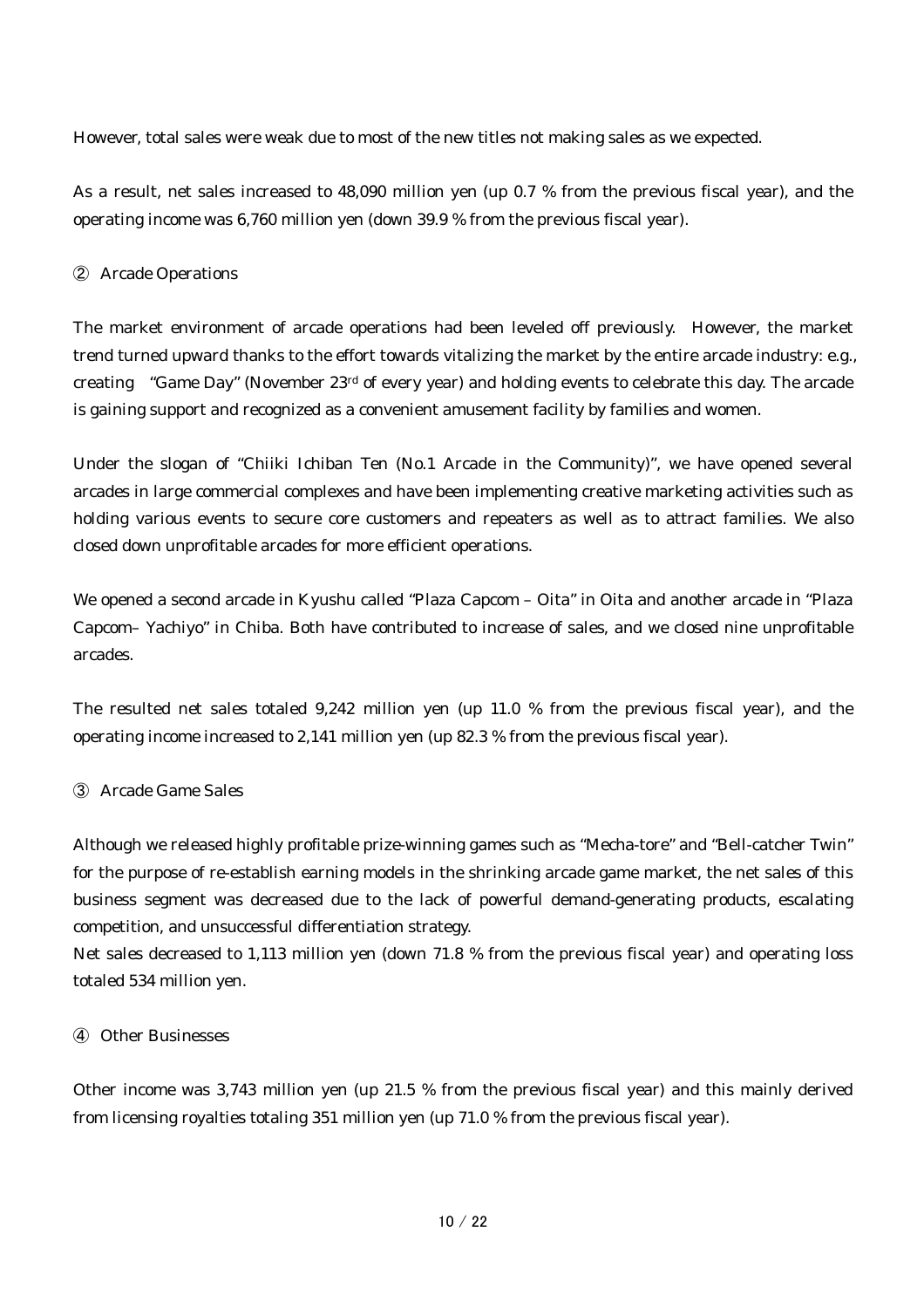# (3) Overview of Business Performance in Each Region

# ① Japan

Japanese domestic market showed slow growth with continuing economic sluggishness due to the lack of strong software products and diversified customer consumption.

We released new software titles for PlayStation 2 such as "Auto Modellista," our first racing game, "Clock Tower 3", and "Breath of Fire V Dragonquarter". Neither of these titles saw satisfactory sales figures.

We also released the major titles of this fiscal year -- "Resident Evil 0" (for Nintendo GameCube), and "Devil May Cry 2". The sales of these two titles were not strong enough to create sales growth under the sluggish market trend.

In order to overcome the highly competitive market, we released some inexpensive software and two new titles -- "Chaos LEGION" (for PlayStation 2) and "P. N. 03" (for Nintendo GameCube) -- that were not scheduled to be released in this term. However, neither of these titles could make up the sales decrease.

On the other hand, "Megaman" series (for Game Boy Advance), including "MegamanZero,"and "Megaman Battle Network 3" and "Gyakuten Saiban 2" showed healthy sales results supported by a firm popularity among end-users.

However, total sales were weakened since most of the new titles could not make enough sales as expected.

As for arcade operations, the "Chiiki Ichiban Ten (No.1 Arcade in the Community)" strategy has become successful and its business base has been steadily expanding.

The resulted net sales totaled 43,873 million yen (down 4.9 % from the previous fiscal year), and the operating income decreased to 6,037 million yen (down 30.8 % from the previous fiscal year).

# ② North America

The North American market underwent an expansion in both software and game platforms thanks to several major game titles becoming mega hits. This market should now become larger than film box-office sales.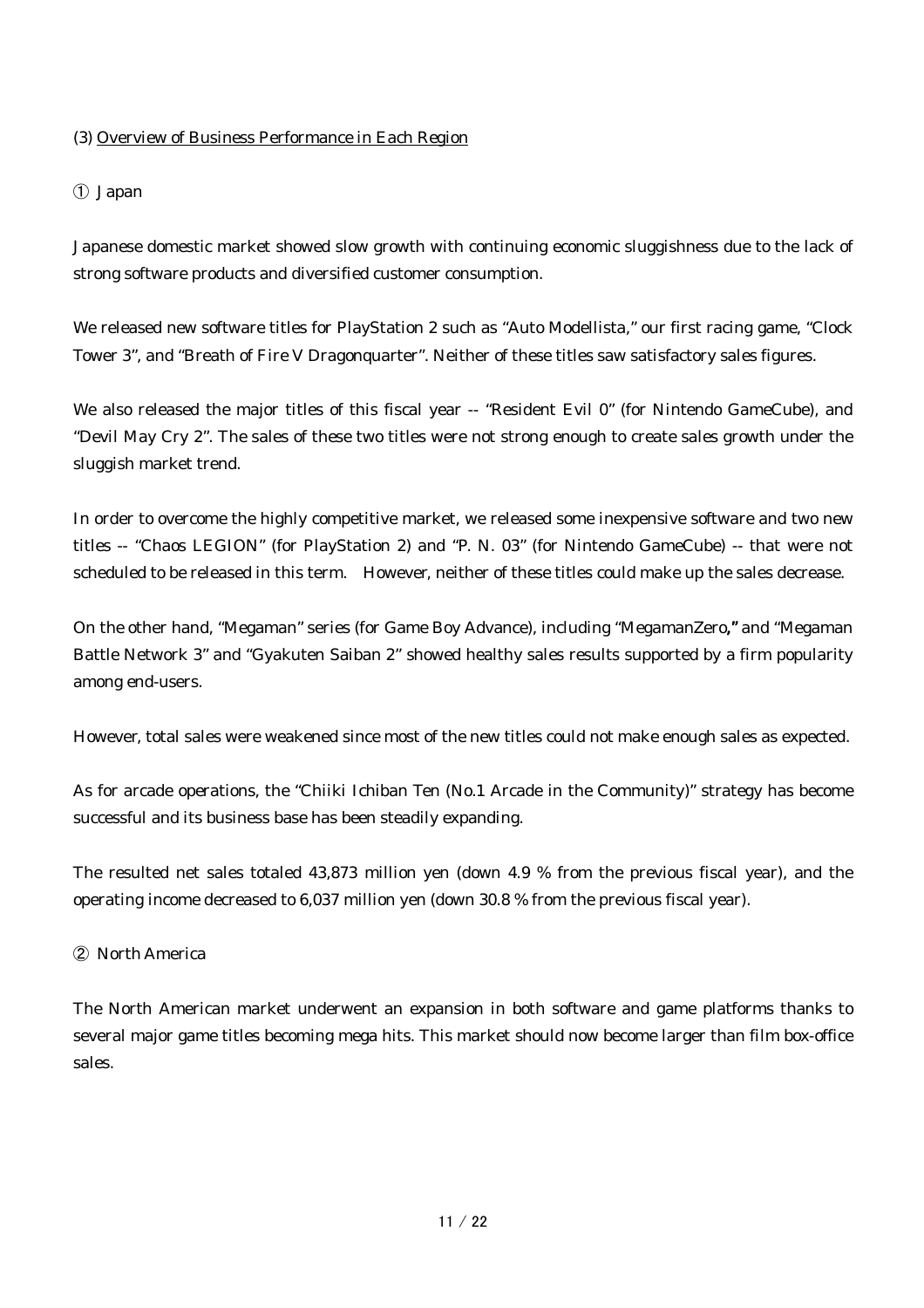Under these circumstances, the sales of "Resident Evil" (for Nintendo GameCube) and inexpensive titles for PlayStation 2, such as "Onimusha Greatest Hits" and "Resident Evil Code Veronica X Greatest Hits", grew favorably. However, sales of the two major titles of this fiscal year -- "Devil May Cry 2"(for PlayStation 2) and "Resident Evil 0" (for Nintendo GameCube) -- were not strong enough to reach our projection.

As a result, the net sales increased to 16,417 million yen (up 15.3 % from the previous fiscal year), and the operating income was 2,159 million yen (down 9.0 % from the previous fiscal year).

# ③ Europe

The European market grew strongly in general especially in UK, excluding some countries like Germany that were suffered from serious flood damage last year, thanks to several game titles becoming big hits supported by increasing sales of game platform.

Under these circumstances, the sales of software like "Resident Evil" (for Nintendo GameCube) grew favorably. However, highly expected titles such as "Auto Modellista" (for PlayStation 2) and "Resident Evil 0"(for Nintendo GameCube) did not make satisfactory sales level.

As a result, the net sales increased to 7,819 million yen (up 7.6 % from the previous fiscal year) and the operating profit decreased to 666 million yen (down 36.1 % from the previous fiscal year).

# ⑤ Other Regions

Followed by Japan, US and European markets, we are expecting the Asian market to be growing. However, it may take years to see actual growth in this region because the marketing of home video game hardware has just begun, PC-based game has been already popular, and software piracy is prevalent in these countries.

Net sales were 647 million yen (up 3.3 % from the previous fiscal year) and the operating loss was 42 million yen.

# 2. Prospects for the Next Fiscal Year

The Japanese economy is projected to be uncertain, due to the delay in recovery from deflation, sluggish stock market, stagnant consumption, concern of economic slowdown in US, turbulent global situation and other factors.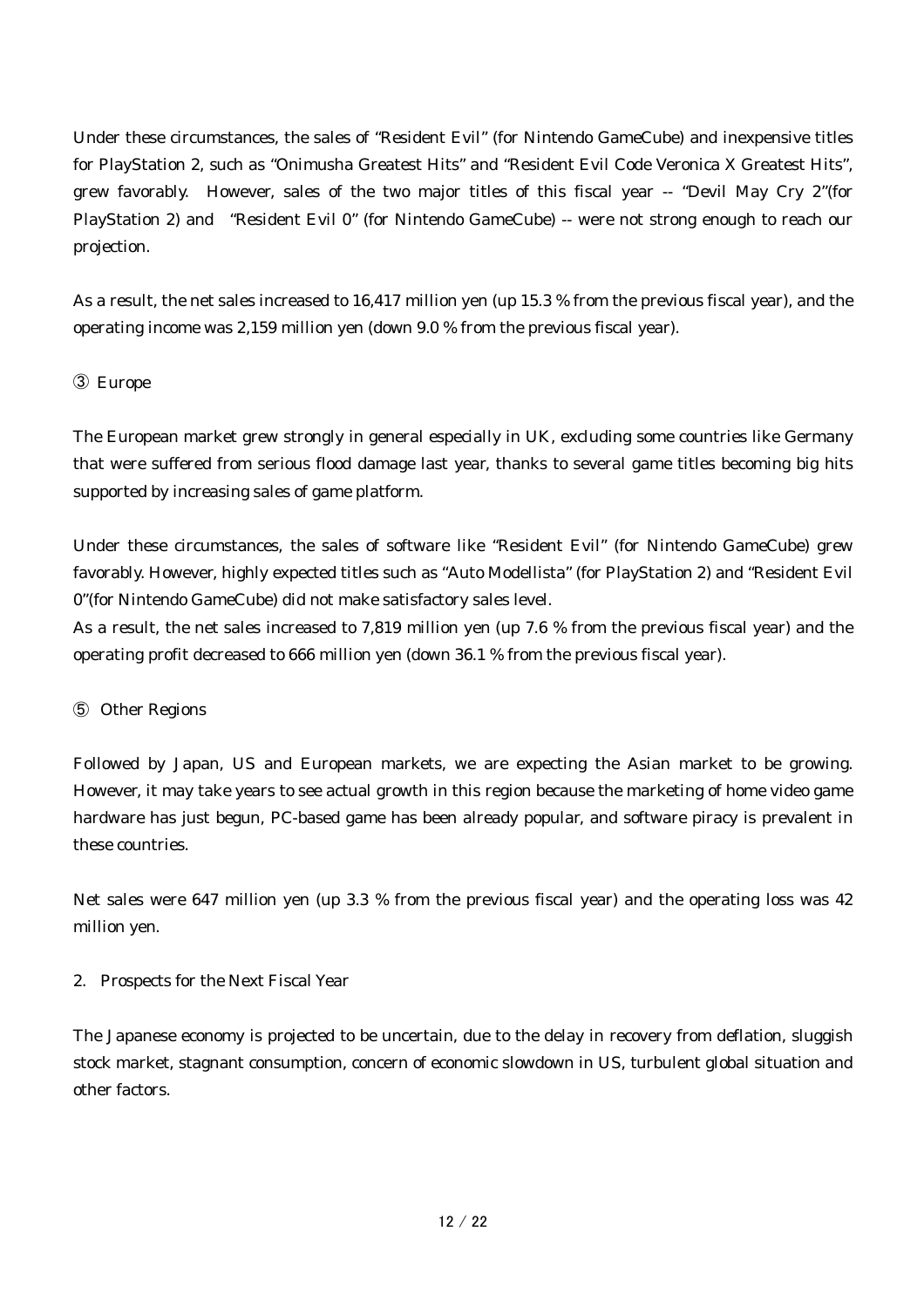In addition to the sluggish Japanese video game industry, the competition is forecast to become more and more intense especially in overseas markets, due to the aggressive marketing approaches by the US and European major game makers, as well as the rapid growth of Taiwan and Korean game makers already strong in online gaming.

In addition, skyrocketing R&D cost, the expanding used game software market, and the rapid price decline of products may stimulate competition and make s the market even more challenging.

The impact of SARS (Severe Acute Respiratory Syndrome) may reduce consumer spending. However, it might stimulate the sales of game software because consumers are expected to find video games to be an inexpensive, convenient, and safer form of entertainment as an alternative to traveling. We will try our best to find ways to cope with the lawful used software market by creating new rules and systems for profit sharing with retailers.

We are projecting net sales of 63,000 million yen, the ordinary income of 7,300 million yen, and net loss of 4,200 million yen in consolidated business performance for next fiscal year.

# 3. Financial Conditions

Cash and cash equivalents (hereafter referred to as "Cash") as of the end of this fiscal year period decreased by 33,444 million yen from the previous fiscal year to 1,555 million yen. Cash flow positions for each activity are as stated below.

# (1) Cash flows from operating activities

Net cash increase from operating activities amounted to 3,635 million yen. Although net loss before income tax was 30,049 million yen due to the appraisal loss of land and buildings totaling 24,331 million yen and 3,285 million yen increase in the allowance for doubtful accounts, those were no cash associated.

#### (2) Cash flows from investing activities

Net cash decrease from investing activities amounted to 2,329 million yen. This decrease is attributable to the expense of 808 million yen for the acquisition of property, plant and equipment for amusement facilities and acquisition of treasury stock.

#### (3) Cash flows from financing activities

Net cash decrease from financing activities amounted to 2,000 million yen. This is attributable to the increase of 3,087 million yen related to acquisition of treasury-stock purchase.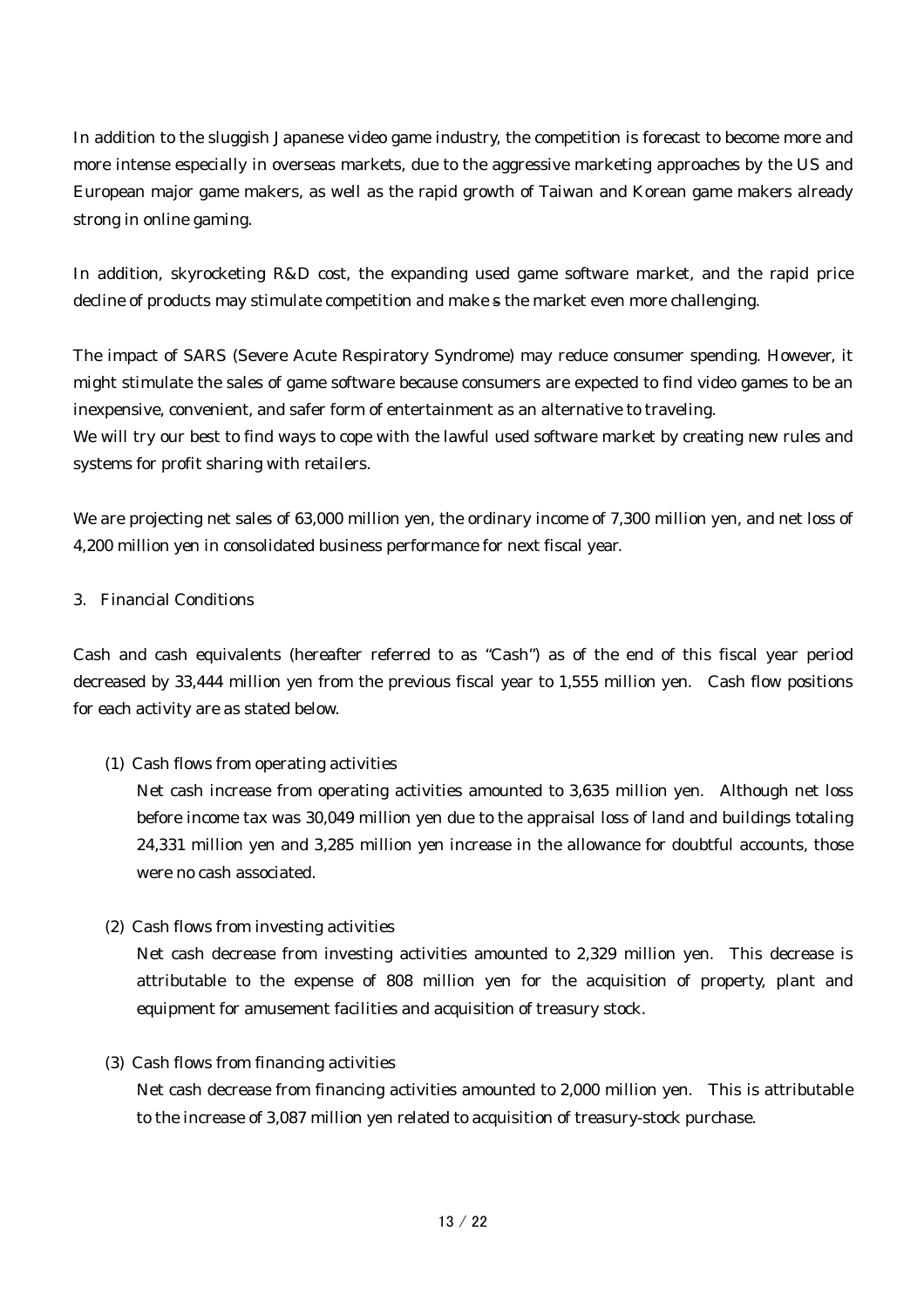# Consolidated Balance Sheets

(Unit: Millions of Yen)

|                                                 | <b>Balance Sheet</b>    |       | <b>Balance Sheet</b>   |            |                   |
|-------------------------------------------------|-------------------------|-------|------------------------|------------|-------------------|
| <b>Account Title</b>                            | of Previous Fiscal Year |       | of This Fiscal Year    | Difference |                   |
|                                                 | (As of March 31, 2002)  |       | (As of March 31, 2003) |            |                   |
|                                                 | Amount                  | %     | Amount                 | %          | Amount            |
| (Assets)                                        |                         |       |                        |            |                   |
| Current assets<br>Ι.                            |                         |       |                        |            |                   |
| Cash and cash equivalents<br>$\mathbf{1}$       | 27,661                  |       | 30,445                 |            | 2.784             |
| $\overline{2}$<br>Notes and accounts receivable | 15,240                  |       | 15,566                 |            | 326               |
| 3<br>Negotiable Securities                      | 7,338                   |       | 2,998                  |            | $\triangle$ 4,339 |
| Inventories<br>4                                | 6,516                   |       | 6,360                  |            | $\Delta$ 156      |
| 5<br>Game software products in-progress         | 11,218                  |       | 10,331                 |            | $\triangle$ 887   |
| 6<br>Deferred income taxes                      | 2,521                   |       | 4,353                  |            | 1,832             |
| Short-term loans receivable<br>7                | 4,948                   |       | 4,336                  |            | $\Delta$ 611      |
| 8<br>Other                                      | 3,146                   |       | 2,798                  |            | $\triangle$ 347   |
| 9<br>Allowance for doubtful accounts            | $\Delta$ 1,717          |       | $\Delta$ 2,594         |            | $\triangle$ 877   |
| Total current assets                            | 76,874                  | 59.8  | 74,597                 | 69.9       | $\Delta$ 2,276    |
| <b>Fixed assets</b><br>П                        |                         |       |                        |            |                   |
| (1)<br>Tansible fixed assets                    |                         |       |                        |            |                   |
| 1<br>Buildings and structures                   | 7,400                   |       | 4,709                  |            | $\Delta$ 2,690    |
| Machinery and vehicle<br>2                      | 220                     |       | 121                    |            | $\triangle$ 99    |
| 3<br>Tool, fixture and furniture                | 709                     |       | 722                    |            | 12                |
| Rental equipment<br>4                           | 2,015                   |       | 177                    |            | $\Delta$ 1,837    |
| 5<br>Equipments for amusement facilities        | 2,335                   |       | 1,949                  |            | $\triangle$ 386   |
| 6<br>Land                                       | 26,499                  |       | 4,700                  |            | $\Delta$ 21,799   |
| 7<br>Construction-in-progress                   | 45                      |       | 27                     |            | ∆18               |
| Total tansible fixed assets                     | 39,227                  | 30.5  | 12,408                 | 11.6       | $\Delta$ 26,818   |
| (2)<br>Intansible fixed assets                  |                         |       |                        |            |                   |
| 1<br>Other                                      | 1,084                   |       | 1,151                  |            | 67                |
| Total intansible fixed assets                   | 1,084                   | 0.9   | 1,151                  | 1.1        | 67                |
| (3)<br>Investments and other assets             |                         |       |                        |            |                   |
| Investments in securities<br>$\mathbf{1}$       | 2,053                   |       | 2,029                  |            | $\triangle$ 24    |
| 2<br>Long-term loans receivable                 | 5,755                   |       | 948                    |            | $\Delta$ 4,806    |
| 3<br>Deferred income taxes                      | 1,229                   |       | 10,534                 |            | 9,305             |
| 4<br>Claim in bankruptcy and reorganization     | 163                     |       | 6,271                  |            | 6,107             |
| 5<br>Other                                      | 6,662                   |       | 5,308                  |            | $\Delta$ 1,353    |
| 6<br>Allowance for doubtful accounts            | $\Delta$ 4,537          |       | $\Delta 6,603$         |            | $\Delta$ 2,065    |
| Total investments and other assets              | 11,326                  | 8.8   | 18,489                 | 17.4       | 7,163             |
| Total fixed assets                              | 51,637                  | 40.2  | 32,050                 | 30.1       | $\Delta$ 19,587   |
| Total assets                                    | 128,512                 | 100.0 | 106,648                | 100.0      | $\Delta$ 21,863   |
|                                                 |                         |       |                        |            |                   |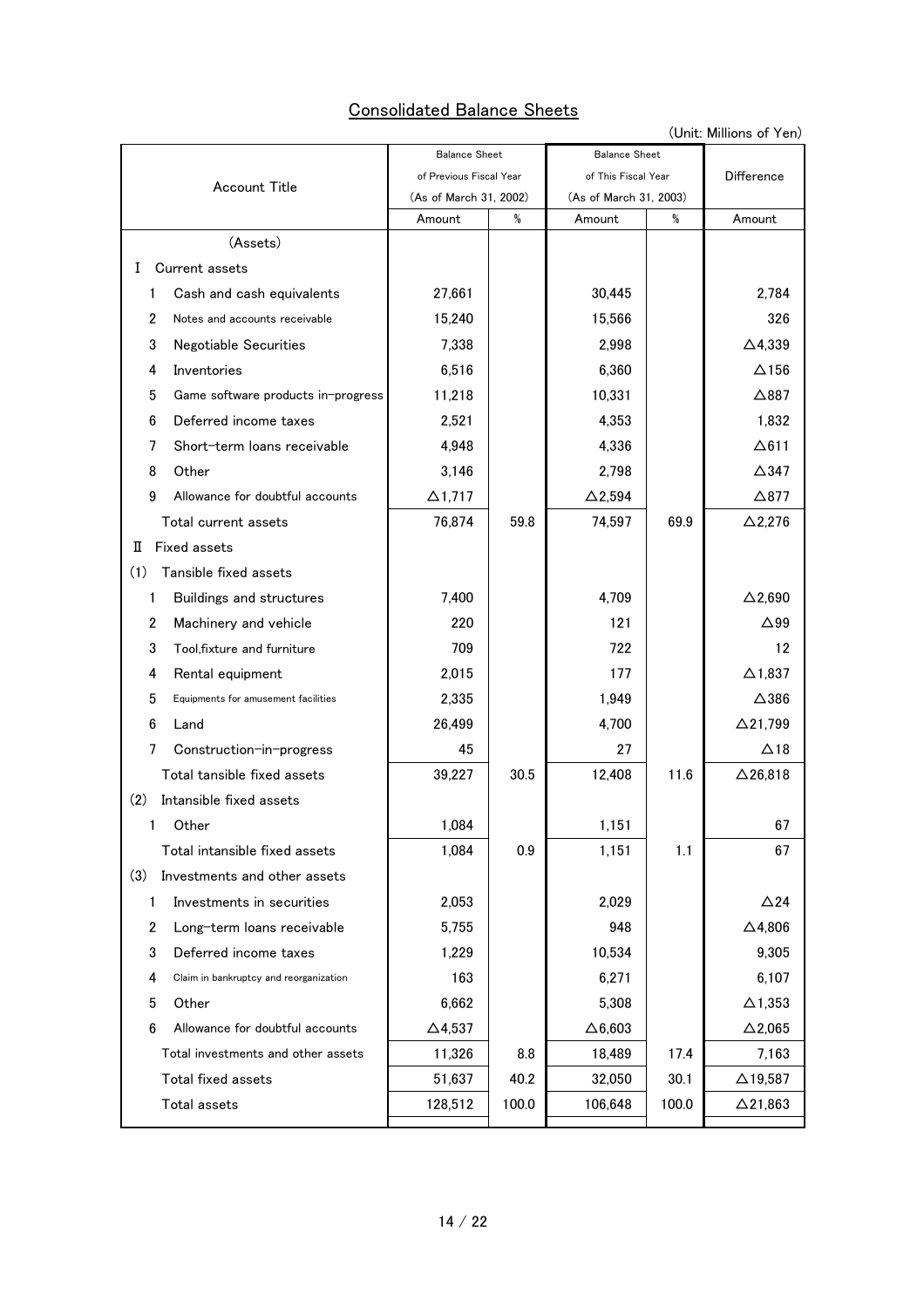(Unit: Millions of Yen)

|                                                    | <b>Balance Sheet</b>    |              | <b>Balance Sheet</b>   |               |                    |
|----------------------------------------------------|-------------------------|--------------|------------------------|---------------|--------------------|
| Account Title                                      | of Previous Fiscal Year |              | of This Fiscal Year    | Difference    |                    |
|                                                    | (As of March 31, 2002)  |              | (As of March 31, 2003) |               |                    |
|                                                    | Amount                  | %            | Amount                 | %             | Amount             |
| (Liabilities)                                      |                         |              |                        |               |                    |
| <b>Current liabilities</b><br>L                    |                         |              |                        |               |                    |
| Notes and accounts payable<br>1                    | 4,742                   |              | 5,173                  |               | 430                |
| 2<br>Short-term borrowings                         | 8,780                   |              | 7,505                  |               | $\Delta$ 1,275     |
| 3<br>Accrued income taxes                          | 1,435                   |              | 649                    |               | $\Delta$ 786       |
| Accrued bonus<br>4                                 | 461                     |              | 454                    |               | $\Delta$ 7         |
| 5<br>Reserve for return goods                      |                         |              | 613                    |               | 613                |
| 6<br>Other                                         | 4,981                   |              | 5,922                  |               | 941                |
| Total current liabilities                          | 20,402                  | 15.9         | 20,317                 | 19.1          | $\triangle 84$     |
| Long-term liabilities<br>П.                        |                         |              |                        |               |                    |
| Convertible bonds payable<br>1                     | 37,264                  |              | 37,262                 |               | $\triangle$ 2      |
| 2<br>Long-term debt                                | 87                      |              | 3,570                  |               | 3,482              |
| 3<br>Accrued retirement benefits for employees     | 705                     |              | 803                    |               | 98                 |
| 4<br>Other                                         | 1,757                   |              | 1,775                  |               | 18                 |
| <b>Total fixed liabilities</b>                     | 39,814                  | 31.0         | 43,410                 | 40.7          | 3,596              |
| <b>Total liabilities</b>                           | 60,216                  | 46.9         | 63,728                 | 59.8          | 3,511              |
|                                                    |                         |              |                        |               |                    |
| (Minority Interest)                                |                         |              |                        |               |                    |
| Minority interest                                  | 62                      | 0.0          | 31                     | 0.0           | $\triangle 30$     |
|                                                    |                         |              |                        |               |                    |
| (Shareholders' Equity)                             |                         |              |                        |               |                    |
| Common stock<br>Ι.                                 | 27,580                  | 21.5         |                        |               | $\Delta$ 27,580    |
| Capital reserve<br>п                               | 30,464                  | 23.7         |                        |               | $\triangle$ 30,464 |
| Retained earnings<br>Ш                             | 8,776                   | 6.8          |                        |               | $\Delta$ 8,776     |
| Unrealized loss on revaluation of securities<br>IV | $\Delta$ 94             | $\Delta$ 0.1 |                        |               | 94                 |
| v<br>Cumulative translation adjustments            | 1,551                   | 1.2          |                        |               | $\Delta$ 1,551     |
|                                                    | 68,278                  | 53.1         |                        |               | $\Delta$ 68,278    |
| VI Treasury stock                                  | $\Delta$ 45             | $\Delta 0.0$ |                        |               | 45                 |
| Total shareholders' equity                         | 68,233                  | 53.1         |                        |               | $\Delta$ 68,233    |
| Common stock<br>I                                  |                         |              | 27,581                 | 25.9          | 27,581             |
| Capital surplus<br>п                               |                         |              | 30,471                 | 28.6          | 30,471             |
| Ш<br>Retained earnings                             |                         |              | $\triangle$ 12,049     | $\Delta$ 11.3 | $\Delta$ 12,049    |
| IV<br>Unrealized loss on revaluation of securities |                         |              | $\Delta$ 160           | $\Delta$ 0.2  | $\Delta$ 160       |
| Cumulative translation adjustments<br>v            |                         |              | 142                    | 0.1           | 142                |
|                                                    |                         |              | 45,984                 | 43.1          | 45,984             |
| Treasury stock<br>VI                               |                         |              | $\Delta$ 3,096         | $\Delta$ 2.9  | $\Delta$ 3,096     |
| Total shareholders' equity                         |                         |              | 42,888                 | 40.2          | 42,888             |
| Total Liabilities, minority Interest               |                         |              |                        |               |                    |
| and shareholders' equity                           | 128,512                 | 100.0        | 106,648                | 100.0         | $\Delta$ 21,863    |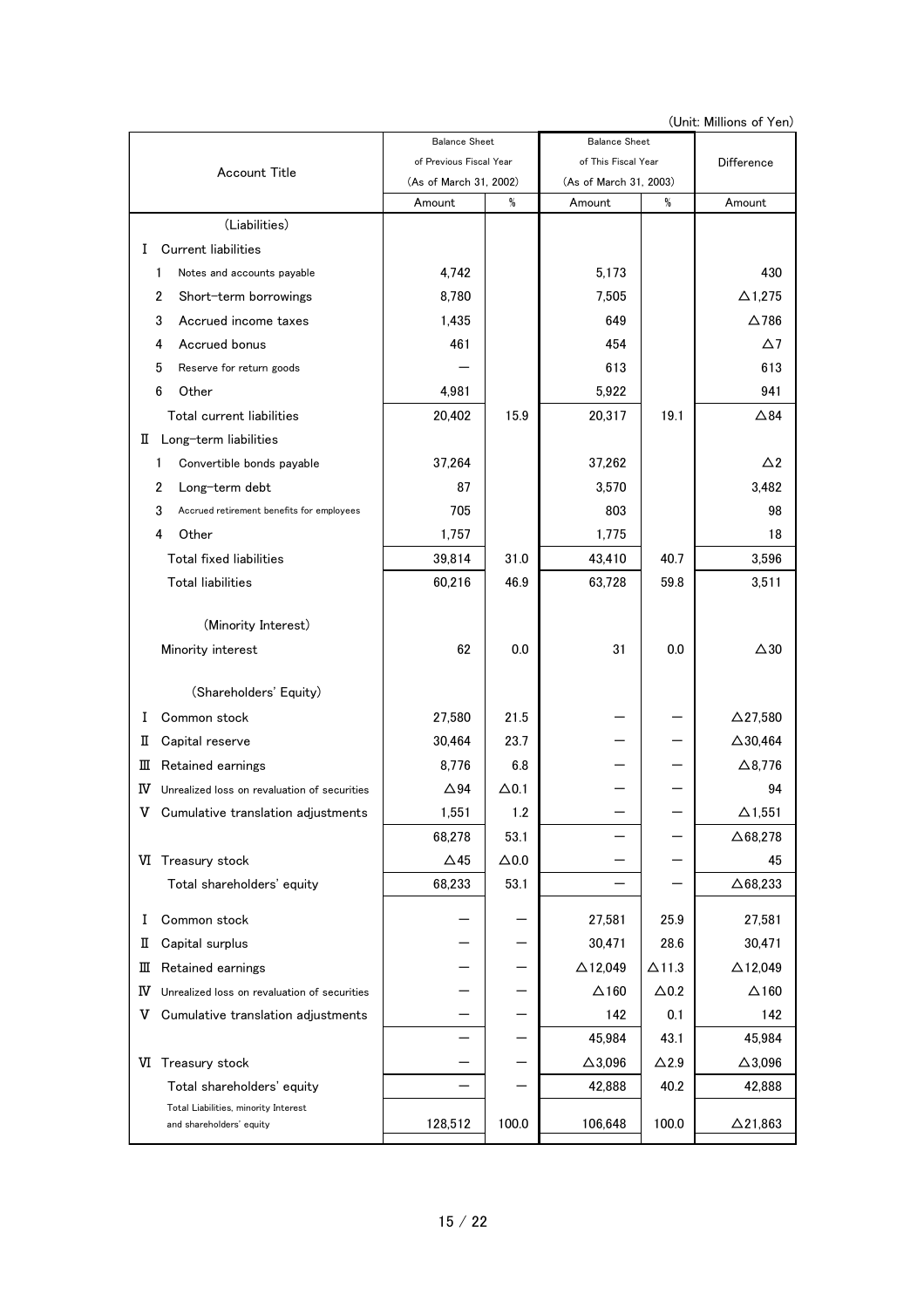# Consolidated Statements of Income

|             | (Unit: Millions of Yen)                             |                                         |        |                                         |                          |                    |                  |                    |
|-------------|-----------------------------------------------------|-----------------------------------------|--------|-----------------------------------------|--------------------------|--------------------|------------------|--------------------|
|             |                                                     | <b>Income Statements</b>                |        |                                         | <b>Income Statements</b> |                    |                  |                    |
|             |                                                     | of Previous Fiscal Year                 |        |                                         | of This Fiscal Year      |                    |                  |                    |
|             | <b>Account Title</b>                                | From April 1, 2001<br>To March 31, 2002 |        | From April 1, 2002<br>To March 31, 2003 |                          | <b>Difference</b>  |                  |                    |
|             |                                                     |                                         | Amount | $\%$                                    |                          | Amount             | %                | Amount             |
|             |                                                     |                                         |        |                                         |                          |                    |                  |                    |
| I           | Net sales                                           |                                         | 62,742 | 100.0                                   |                          | 62,036             | 100.0            | $\Delta$ 706       |
| П           | Cost of sales                                       |                                         | 38,229 | 60.9                                    |                          | 38,585             | 62.2             | 355                |
|             | Gross profit                                        |                                         | 24,513 | 39.1                                    |                          | 23,451             | 37.8             | $\Delta$ 1,062     |
|             | Reserve for return goods                            |                                         |        |                                         |                          | 613                | 1.0              | 613                |
|             | Net gross profit balance                            |                                         | 24,513 | 39.1                                    |                          | 22,838             | 36.8             | $\Delta$ 1,675     |
| Ш           | Selling, general and administrative expenses        |                                         | 14,786 | 23.6                                    |                          | 16,158             | 26.0             | 1,371              |
|             | Operating income                                    |                                         | 9,727  | 15.5                                    |                          | 6,680              | 10.8             | $\Delta$ 3,047     |
| ΙV          | Other income                                        |                                         |        |                                         |                          |                    |                  |                    |
| 1.          | Interest income                                     | 273                                     |        |                                         | 196                      |                    |                  |                    |
| 2           | Dividend income                                     |                                         |        |                                         | 3                        |                    |                  |                    |
| 3           | Rental income                                       | 108                                     |        |                                         | 49                       |                    |                  |                    |
| 4           | Gain on sale of treasury stock                      | 9                                       |        |                                         |                          |                    |                  |                    |
| 5           | Exchange gain                                       | 126                                     |        |                                         | 145                      |                    |                  |                    |
| 6           | Other                                               | 130                                     | 650    | 1.0                                     | 88                       | 483                | 0.8              | $\Delta$ 167       |
| $\mathbf v$ | Other expense                                       |                                         |        |                                         |                          |                    |                  |                    |
| 1           | Interest expense                                    | 325                                     |        |                                         | 254                      |                    |                  |                    |
| 2           | Bond issue expense                                  | 579                                     |        |                                         |                          |                    |                  |                    |
| 3           | Bond redemption expense                             | 48                                      |        |                                         |                          |                    |                  |                    |
| 4           | Other                                               | 164                                     | 1,116  | 1.7                                     | 110                      | 365                | 0.6              | $\Delta$ 751       |
|             | Ordinary income                                     |                                         | 9,261  | 14.8                                    |                          | 6,797              | 11.0             | $\Delta$ 2,463     |
| IЛ          | Extraordinary gain                                  |                                         |        |                                         |                          |                    |                  |                    |
| 1           | Gain on sale of fixed asset                         |                                         |        |                                         | 0                        |                    |                  |                    |
| 2           | Gain on sale of investment securities               | 5                                       |        |                                         |                          |                    |                  |                    |
| 3           | Gain on recovery of bad debts                       | 31                                      |        |                                         |                          |                    |                  |                    |
| 4           | Gain on transfer of allowance for doubtful accounts | 0                                       | 38     | 0.0                                     | 3                        | 3                  | 0.0              | $\triangle 34$     |
| VШ          | Extraordinary loss                                  |                                         |        |                                         |                          |                    |                  |                    |
| 1           | Loss on sale of fixed asset                         | 107                                     |        |                                         | 186                      |                    |                  |                    |
| 2           | Loss on revaluation of real estate                  |                                         |        |                                         | 24,331                   |                    |                  |                    |
| 3           | Loss on revaluation of investment in securities     | 1,036                                   |        |                                         | 619                      |                    |                  |                    |
| 4           | Loss on sale of investment securities               | 0                                       |        |                                         |                          |                    |                  |                    |
| 5           | Loss on revaluation of other financial products     | 22                                      |        |                                         |                          |                    |                  |                    |
| 6           | Loss on sale or disposal of inventories             |                                         |        |                                         | 1,429                    |                    |                  |                    |
| 7           | Loss on suspension of product development           |                                         |        |                                         | 5,284                    |                    |                  |                    |
| 8           | Loss on consolidation of business                   |                                         |        |                                         | 406                      |                    |                  |                    |
| 9           | Loss on revaluation of inventories                  |                                         |        |                                         | 1,508                    |                    |                  |                    |
| 10          | Extraordinary retirement allowance                  | 109                                     |        |                                         | 81                       |                    |                  |                    |
| 11          | Loss on transfer of allowance for doubtful accounts | 603                                     |        |                                         | 2,708                    |                    |                  |                    |
| 12          | Other extraordinary loss                            |                                         | 1,879  | 3.0                                     | 293                      | 36,850             | 59.4             | 34,971             |
|             | Net profit or loss                                  |                                         | 7,420  | 11.8                                    |                          | $\triangle$ 30,049 | $\triangle$ 48.4 | $\Delta$ 37,469    |
|             | before taxes                                        |                                         |        |                                         |                          |                    |                  |                    |
|             | Corporate tax, local tax,                           |                                         |        |                                         |                          |                    |                  |                    |
|             | and enterprise tax                                  | 2,753                                   |        |                                         | 1,105                    |                    |                  |                    |
|             | Corporate tax refund from previous period           |                                         |        |                                         | $\Delta$ 221             |                    |                  |                    |
|             | Adjustment of Corporate tax and other tax           | $\Delta$ 276                            | 2,476  | 3.9                                     | $\triangle$ 11,304       | $\triangle$ 10,420 | $\Delta$ 16.8    | $\Delta$ 12,896    |
|             | Minority interest profit (Exemption)                |                                         | 31     | 0.1                                     |                          | $\triangle 30$     | $\Delta 0.0$     | $\triangle 62$     |
|             | Net profit or loss                                  |                                         |        |                                         |                          |                    |                  |                    |
|             |                                                     |                                         | 4,912  | 7.8                                     |                          | $\Delta$ 19,598    | $\Delta$ 31.6    | $\triangle$ 24,510 |
|             |                                                     |                                         |        |                                         |                          |                    |                  |                    |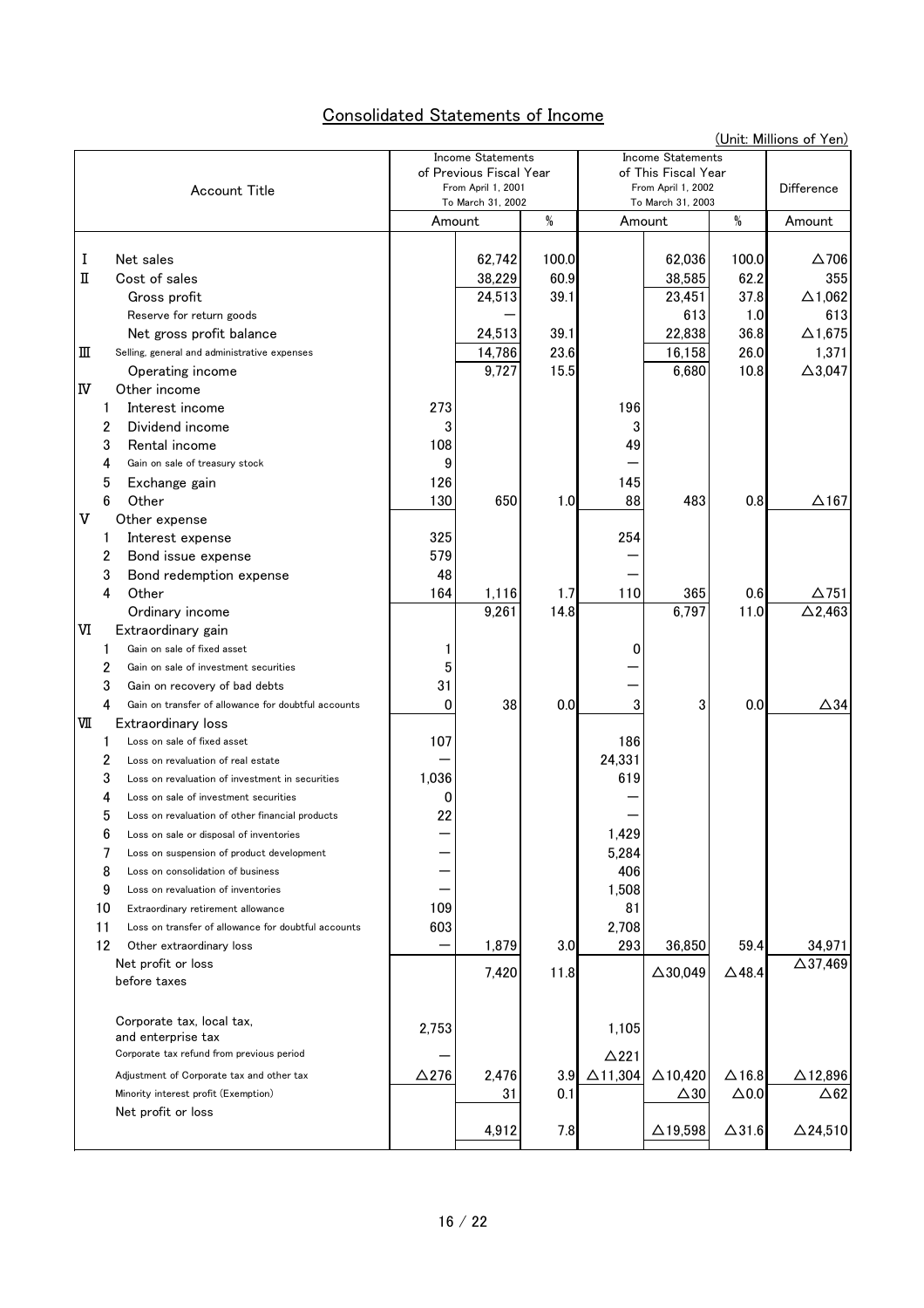# Consolidated Statements of Retained Earnings

(Unit: Millions of Yen)

|                                                                      | Previous fiscal year |       | This fiscal year   |                    |                    |
|----------------------------------------------------------------------|----------------------|-------|--------------------|--------------------|--------------------|
| Account Title                                                        | From April 1, 2001   |       | From April 1, 2002 | Diffeerence        |                    |
|                                                                      | To March 31, 2002    |       | To March 31, 2003  |                    |                    |
|                                                                      | Amount               |       | Amount             |                    | Amount             |
| Beginning balance of retained earnings<br>Ι                          |                      | 5,218 |                    |                    | $\Delta$ 5,218     |
| п<br>Decrease in retained earnings                                   |                      |       |                    |                    |                    |
| Dividend<br>1                                                        | 1,165                |       |                    |                    |                    |
| $\overline{2}$<br>Bonuses to directors                               | 60                   |       |                    |                    |                    |
| Decrease in retained earnings by<br>3<br>changing reporting entities | 127                  | 1,353 |                    |                    | $\Delta$ 1,353     |
| Net profit for this fiscal period<br>Ш                               |                      | 4,912 |                    |                    | $\Delta$ 4,912     |
| IV<br>Retained earnings                                              |                      |       |                    |                    |                    |
| Ending balance of this fiscal period                                 |                      | 8,776 |                    |                    | $\Delta$ 8,776     |
| (Capital surplus)                                                    |                      |       |                    |                    |                    |
|                                                                      |                      |       |                    |                    |                    |
| Beginning balance of capital surplus<br>I                            |                      |       |                    |                    |                    |
| Beginning balance of capital reserve                                 |                      |       | 30,464             | 30,464             | 30,464             |
| Increase in capital surplus<br>п                                     |                      |       |                    |                    |                    |
| Capitalization of convertible bond conversion<br>1                   |                      |       | 0                  |                    |                    |
| $\overline{2}$<br>Gain on sale of treasury stock                     |                      |       | 5                  | 6                  | 6                  |
| Ш<br>Ending balance of capital<br>surplus for this fiscal period     |                      |       |                    | 30,471             | 30,471             |
|                                                                      |                      |       |                    |                    |                    |
| (Retained earnings)                                                  |                      |       |                    |                    |                    |
| Beginning balance of retained earnings<br>T                          |                      |       |                    |                    |                    |
| Beginning balance of consolidated retained earnings                  |                      |       | 8,776              | 8,776              | 8,776              |
| Decrease in retained earnings<br>П                                   |                      |       |                    |                    |                    |
| Dividend<br>1                                                        |                      |       | 1,168              |                    |                    |
| Bonuses to directors<br>2                                            |                      |       | 60                 |                    |                    |
| 3<br>Net loss                                                        |                      |       | 19,598             | 20,826             | 20,826             |
| Ending balance<br>Ш                                                  |                      |       |                    |                    |                    |
| of retained earnings                                                 |                      |       |                    | $\triangle$ 12,049 | $\triangle$ 12,049 |
|                                                                      |                      |       |                    |                    |                    |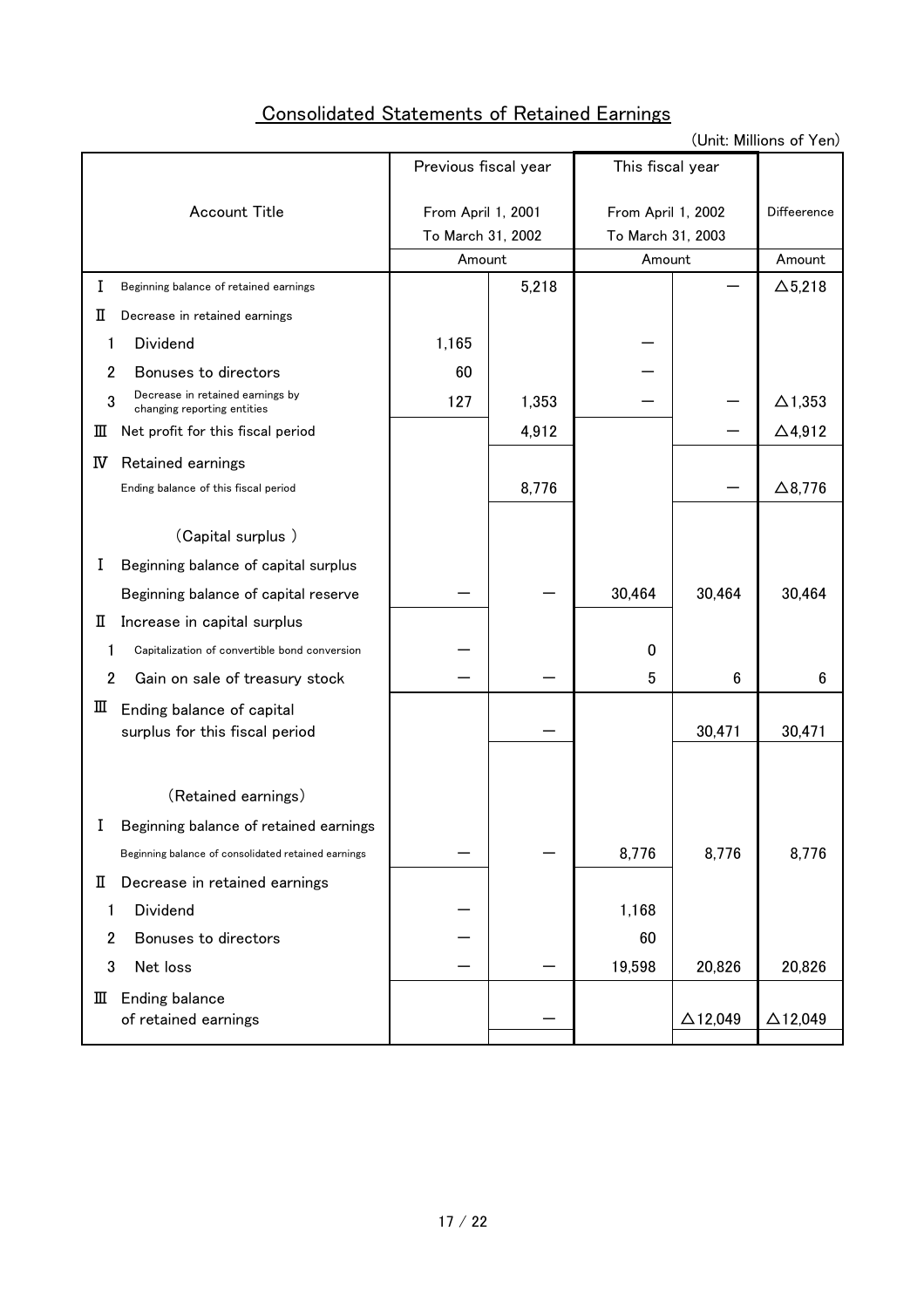| Consolidated statements of cash flows |
|---------------------------------------|
|---------------------------------------|

| Previous Fiscal Year<br>This Fiscal Year<br>Diffeerence<br>Account Title<br>From April 1, 2001<br>From April 1, 2002<br>To March 31, 2002<br>To March 31, 2003<br>Amount<br>Amount<br>Amount<br>I Cash flows from operating activities<br>1 Net profit or loss $(\Delta)$<br>7,420<br>$\triangle$ 30,049<br>$\Delta$ 37,469<br>before income taxes<br>2,172<br>2,202<br>Depreciation and amortization<br>30<br>2<br>3<br>Increase in allowance for doubtful accounts<br>943<br>3,285<br>2,341<br>4<br>Increase (decrease) in accrued bonuses and unpaid bonus ( $\triangle$ reduction)<br>198<br>33<br>$\Delta$ 165<br>5<br>Increase in reserve for loss on goods unsold<br>613<br>613<br>$\triangle$ 330<br>428<br>98<br>6<br>Increase in accrued retirement benefits for employees<br>$\Delta$ 276<br>7<br>$\triangle$ 200<br>76<br>Interest revenue and dividend income<br>325<br>254<br>$\triangle$ 70<br>8<br>Interests paid<br>$\Delta$ 62<br>$\Delta$ 62<br>9<br>Exchange gain<br>Δ0<br>10<br>Gain on sale of fixed assets<br>Δ1<br>0<br>107<br>79<br>186<br>11<br>Loss on sale or disposal of fixed assets<br>24,331<br>24,331<br>12<br>Loss on revaluation of real estate<br>$\Delta$ 9<br>13<br>Gain on sale of treasury stock<br>9<br>$\Delta$ 5<br>5<br>Gain on sale of investment securities<br>14<br>0<br>Δ0<br>15<br>Loss on sale of investment securities<br>1,036<br>$\Delta$ 416<br>619<br>Loss on revaluation of investment securities<br>16<br>$\Delta$ 17<br>22<br>Loss on revaluation of other financial products<br>5<br>17<br>$\triangle$ 735<br>$\triangle$ 821<br>86<br>18<br>Increase (decrease) in account receivable ( $\triangle$ increase)<br>$\Delta$ 981<br>19<br>Increase (decrease) in inventories ( $\triangle$ increase)<br>2,063<br>3,044<br>20<br>$\triangle$ 2.489<br>887<br>3,376<br>Increase in game software products in-progress ( $\triangle$ increase)<br>21<br>Increase (decrease) in accounts payable ( $\triangle$ reduction)<br>△ 348<br>513<br>861<br>22<br>Increase (decrease) in other current assets ( $\Delta$ increase)<br>$\Delta$ 1,846<br>24<br>1,870<br>Increase (decrease) in other current liabilities ( $\Delta$ reduction)<br>$\Delta$ 95<br>1,074<br>1,169<br>23<br>$\Delta$ 60<br>$\Delta$ 60<br>24<br>Bonus paid to directors<br>25<br>Other<br>△ 76<br>273<br>350<br>Sub total<br>6,550<br>5,358<br>$\Delta$ 1,191<br>Interest and dividend received<br>152<br>195<br>43<br>26<br>$\triangle$ 232<br>$\triangle$ 249<br>$\Delta$ 16<br>27<br>Interest payment<br>$\Delta$ 3.155<br>$\Delta$ 1.670<br>1.485<br>28<br>Corporate and other tax payment<br>3,315<br>3,635<br>320<br>Cash flows from operating activities<br>II Cash flows from investing activities<br>$\triangle$ 2,696<br>$\Delta$ 1,812<br>883<br>Acquisition of property, plant and equipment<br>1<br>2<br>100<br>124<br>23<br>Proceeds from sale of property, plant and equipment<br>△ 484<br>$\triangle$ 356<br>128<br>3<br>Acquisition of intangible fixed asset<br>$\triangle$ 247<br>△ 772<br>△ 525<br>4<br>Acquisition of investment securities<br>5<br>Proceeds from sales of investment securities<br>43<br>180<br>136<br>Expenditure for loans<br>$\triangle$ 28<br>$\Delta$ 78<br>$\Delta$ 50<br>6<br>258<br>97<br>$\Delta$ 160<br>7<br>Proceeds from collection of loans<br>$\Delta$ 398<br>△ 142<br>256<br>8<br>Expenditure for other investing activities<br>385<br>430<br>44<br>9 Proceeds from other investing activities<br>$\Delta$ 3,066<br>$\Delta$ 2,329<br>737<br>Cash flows from investing activities<br>$\mathbb{I}$ Cash flows from financing activities<br>8.682<br>$\triangle$ 8,682<br>1<br>Proceeds from short-term borrowings<br>$\triangle$ 10,007<br>2<br>$\Delta$ 1,642<br>8,365<br>Repayment of short-term borrowings<br>4,200<br>4,200<br>3<br>Proceeds from long-term borrowings<br>$\Delta$ 120<br>$\triangle$ 348<br>$\triangle$ 228<br>4<br>Repayment of long-term borrowings<br>$\triangle$ 25,000<br>25,000<br>5<br>Proceeds from convertible bond issue<br>Δ0<br>Δ0<br>Expenditure for conversion of convertible bond<br>6<br>0<br>$\Delta$ 13,865<br>13,865<br>Expenditure for redemption of convertible bond<br>7<br>41<br>8<br>Proceeds from sale of treasury stock<br>50<br>Δ8<br>$\triangle$ 3,087<br>$\triangle$ 3,087<br>9<br>Acquisition of treasury stock<br>$\Delta$ 1,151<br>$\Delta$ 1.164<br>$\Delta$ 12<br>Dividend paid by parent company<br>10<br>$\Delta$ 2,000<br>8,589<br>$\triangle$ 10,589<br>Cash flows from financing activities<br>681<br>$\Delta$ 861<br>$\Delta$ 1,542<br>IV Effect of exchange rate changes on cash and cash equivalents<br>9,519<br>$\triangle$ 11,074<br>$\Delta$ 1,555<br>V Decrease in cash and cash equivalents<br>25,675<br>VI Beginning balance of cash and cash equivalents<br>35,000<br>9,324<br>VII Decrease in cash and cash equivalents<br>$\triangle$ 194<br>194<br>by changing reporting entities<br>35,000<br>Ending balance of cash and cash equivalents<br>33,444<br><u>∆ 1,555</u> |  | (Unit: Millions of Yen) |
|------------------------------------------------------------------------------------------------------------------------------------------------------------------------------------------------------------------------------------------------------------------------------------------------------------------------------------------------------------------------------------------------------------------------------------------------------------------------------------------------------------------------------------------------------------------------------------------------------------------------------------------------------------------------------------------------------------------------------------------------------------------------------------------------------------------------------------------------------------------------------------------------------------------------------------------------------------------------------------------------------------------------------------------------------------------------------------------------------------------------------------------------------------------------------------------------------------------------------------------------------------------------------------------------------------------------------------------------------------------------------------------------------------------------------------------------------------------------------------------------------------------------------------------------------------------------------------------------------------------------------------------------------------------------------------------------------------------------------------------------------------------------------------------------------------------------------------------------------------------------------------------------------------------------------------------------------------------------------------------------------------------------------------------------------------------------------------------------------------------------------------------------------------------------------------------------------------------------------------------------------------------------------------------------------------------------------------------------------------------------------------------------------------------------------------------------------------------------------------------------------------------------------------------------------------------------------------------------------------------------------------------------------------------------------------------------------------------------------------------------------------------------------------------------------------------------------------------------------------------------------------------------------------------------------------------------------------------------------------------------------------------------------------------------------------------------------------------------------------------------------------------------------------------------------------------------------------------------------------------------------------------------------------------------------------------------------------------------------------------------------------------------------------------------------------------------------------------------------------------------------------------------------------------------------------------------------------------------------------------------------------------------------------------------------------------------------------------------------------------------------------------------------------------------------------------------------------------------------------------------------------------------------------------------------------------------------------------------------------------------------------------------------------------------------------------------------------------------------------------------------------------------------------------------------------------------------------------------------------------------------------------------------------------------------------------------------------------------------------------------------------------------------------------------------------------------------------------------------------------------------------------------------------------------------------------------------------------------------------------------------------------------------------------------------------------------------------------------------------------------------------------------------------------------------------------------------------------------------------------------------------------------------------------------------------------------------------------------------------------------------------------------------|--|-------------------------|
|                                                                                                                                                                                                                                                                                                                                                                                                                                                                                                                                                                                                                                                                                                                                                                                                                                                                                                                                                                                                                                                                                                                                                                                                                                                                                                                                                                                                                                                                                                                                                                                                                                                                                                                                                                                                                                                                                                                                                                                                                                                                                                                                                                                                                                                                                                                                                                                                                                                                                                                                                                                                                                                                                                                                                                                                                                                                                                                                                                                                                                                                                                                                                                                                                                                                                                                                                                                                                                                                                                                                                                                                                                                                                                                                                                                                                                                                                                                                                                                                                                                                                                                                                                                                                                                                                                                                                                                                                                                                                                                                                                                                                                                                                                                                                                                                                                                                                                                                                                                                                              |  |                         |
|                                                                                                                                                                                                                                                                                                                                                                                                                                                                                                                                                                                                                                                                                                                                                                                                                                                                                                                                                                                                                                                                                                                                                                                                                                                                                                                                                                                                                                                                                                                                                                                                                                                                                                                                                                                                                                                                                                                                                                                                                                                                                                                                                                                                                                                                                                                                                                                                                                                                                                                                                                                                                                                                                                                                                                                                                                                                                                                                                                                                                                                                                                                                                                                                                                                                                                                                                                                                                                                                                                                                                                                                                                                                                                                                                                                                                                                                                                                                                                                                                                                                                                                                                                                                                                                                                                                                                                                                                                                                                                                                                                                                                                                                                                                                                                                                                                                                                                                                                                                                                              |  |                         |
|                                                                                                                                                                                                                                                                                                                                                                                                                                                                                                                                                                                                                                                                                                                                                                                                                                                                                                                                                                                                                                                                                                                                                                                                                                                                                                                                                                                                                                                                                                                                                                                                                                                                                                                                                                                                                                                                                                                                                                                                                                                                                                                                                                                                                                                                                                                                                                                                                                                                                                                                                                                                                                                                                                                                                                                                                                                                                                                                                                                                                                                                                                                                                                                                                                                                                                                                                                                                                                                                                                                                                                                                                                                                                                                                                                                                                                                                                                                                                                                                                                                                                                                                                                                                                                                                                                                                                                                                                                                                                                                                                                                                                                                                                                                                                                                                                                                                                                                                                                                                                              |  |                         |
|                                                                                                                                                                                                                                                                                                                                                                                                                                                                                                                                                                                                                                                                                                                                                                                                                                                                                                                                                                                                                                                                                                                                                                                                                                                                                                                                                                                                                                                                                                                                                                                                                                                                                                                                                                                                                                                                                                                                                                                                                                                                                                                                                                                                                                                                                                                                                                                                                                                                                                                                                                                                                                                                                                                                                                                                                                                                                                                                                                                                                                                                                                                                                                                                                                                                                                                                                                                                                                                                                                                                                                                                                                                                                                                                                                                                                                                                                                                                                                                                                                                                                                                                                                                                                                                                                                                                                                                                                                                                                                                                                                                                                                                                                                                                                                                                                                                                                                                                                                                                                              |  |                         |
|                                                                                                                                                                                                                                                                                                                                                                                                                                                                                                                                                                                                                                                                                                                                                                                                                                                                                                                                                                                                                                                                                                                                                                                                                                                                                                                                                                                                                                                                                                                                                                                                                                                                                                                                                                                                                                                                                                                                                                                                                                                                                                                                                                                                                                                                                                                                                                                                                                                                                                                                                                                                                                                                                                                                                                                                                                                                                                                                                                                                                                                                                                                                                                                                                                                                                                                                                                                                                                                                                                                                                                                                                                                                                                                                                                                                                                                                                                                                                                                                                                                                                                                                                                                                                                                                                                                                                                                                                                                                                                                                                                                                                                                                                                                                                                                                                                                                                                                                                                                                                              |  |                         |
|                                                                                                                                                                                                                                                                                                                                                                                                                                                                                                                                                                                                                                                                                                                                                                                                                                                                                                                                                                                                                                                                                                                                                                                                                                                                                                                                                                                                                                                                                                                                                                                                                                                                                                                                                                                                                                                                                                                                                                                                                                                                                                                                                                                                                                                                                                                                                                                                                                                                                                                                                                                                                                                                                                                                                                                                                                                                                                                                                                                                                                                                                                                                                                                                                                                                                                                                                                                                                                                                                                                                                                                                                                                                                                                                                                                                                                                                                                                                                                                                                                                                                                                                                                                                                                                                                                                                                                                                                                                                                                                                                                                                                                                                                                                                                                                                                                                                                                                                                                                                                              |  |                         |
|                                                                                                                                                                                                                                                                                                                                                                                                                                                                                                                                                                                                                                                                                                                                                                                                                                                                                                                                                                                                                                                                                                                                                                                                                                                                                                                                                                                                                                                                                                                                                                                                                                                                                                                                                                                                                                                                                                                                                                                                                                                                                                                                                                                                                                                                                                                                                                                                                                                                                                                                                                                                                                                                                                                                                                                                                                                                                                                                                                                                                                                                                                                                                                                                                                                                                                                                                                                                                                                                                                                                                                                                                                                                                                                                                                                                                                                                                                                                                                                                                                                                                                                                                                                                                                                                                                                                                                                                                                                                                                                                                                                                                                                                                                                                                                                                                                                                                                                                                                                                                              |  |                         |
|                                                                                                                                                                                                                                                                                                                                                                                                                                                                                                                                                                                                                                                                                                                                                                                                                                                                                                                                                                                                                                                                                                                                                                                                                                                                                                                                                                                                                                                                                                                                                                                                                                                                                                                                                                                                                                                                                                                                                                                                                                                                                                                                                                                                                                                                                                                                                                                                                                                                                                                                                                                                                                                                                                                                                                                                                                                                                                                                                                                                                                                                                                                                                                                                                                                                                                                                                                                                                                                                                                                                                                                                                                                                                                                                                                                                                                                                                                                                                                                                                                                                                                                                                                                                                                                                                                                                                                                                                                                                                                                                                                                                                                                                                                                                                                                                                                                                                                                                                                                                                              |  |                         |
|                                                                                                                                                                                                                                                                                                                                                                                                                                                                                                                                                                                                                                                                                                                                                                                                                                                                                                                                                                                                                                                                                                                                                                                                                                                                                                                                                                                                                                                                                                                                                                                                                                                                                                                                                                                                                                                                                                                                                                                                                                                                                                                                                                                                                                                                                                                                                                                                                                                                                                                                                                                                                                                                                                                                                                                                                                                                                                                                                                                                                                                                                                                                                                                                                                                                                                                                                                                                                                                                                                                                                                                                                                                                                                                                                                                                                                                                                                                                                                                                                                                                                                                                                                                                                                                                                                                                                                                                                                                                                                                                                                                                                                                                                                                                                                                                                                                                                                                                                                                                                              |  |                         |
|                                                                                                                                                                                                                                                                                                                                                                                                                                                                                                                                                                                                                                                                                                                                                                                                                                                                                                                                                                                                                                                                                                                                                                                                                                                                                                                                                                                                                                                                                                                                                                                                                                                                                                                                                                                                                                                                                                                                                                                                                                                                                                                                                                                                                                                                                                                                                                                                                                                                                                                                                                                                                                                                                                                                                                                                                                                                                                                                                                                                                                                                                                                                                                                                                                                                                                                                                                                                                                                                                                                                                                                                                                                                                                                                                                                                                                                                                                                                                                                                                                                                                                                                                                                                                                                                                                                                                                                                                                                                                                                                                                                                                                                                                                                                                                                                                                                                                                                                                                                                                              |  |                         |
|                                                                                                                                                                                                                                                                                                                                                                                                                                                                                                                                                                                                                                                                                                                                                                                                                                                                                                                                                                                                                                                                                                                                                                                                                                                                                                                                                                                                                                                                                                                                                                                                                                                                                                                                                                                                                                                                                                                                                                                                                                                                                                                                                                                                                                                                                                                                                                                                                                                                                                                                                                                                                                                                                                                                                                                                                                                                                                                                                                                                                                                                                                                                                                                                                                                                                                                                                                                                                                                                                                                                                                                                                                                                                                                                                                                                                                                                                                                                                                                                                                                                                                                                                                                                                                                                                                                                                                                                                                                                                                                                                                                                                                                                                                                                                                                                                                                                                                                                                                                                                              |  |                         |
|                                                                                                                                                                                                                                                                                                                                                                                                                                                                                                                                                                                                                                                                                                                                                                                                                                                                                                                                                                                                                                                                                                                                                                                                                                                                                                                                                                                                                                                                                                                                                                                                                                                                                                                                                                                                                                                                                                                                                                                                                                                                                                                                                                                                                                                                                                                                                                                                                                                                                                                                                                                                                                                                                                                                                                                                                                                                                                                                                                                                                                                                                                                                                                                                                                                                                                                                                                                                                                                                                                                                                                                                                                                                                                                                                                                                                                                                                                                                                                                                                                                                                                                                                                                                                                                                                                                                                                                                                                                                                                                                                                                                                                                                                                                                                                                                                                                                                                                                                                                                                              |  |                         |
|                                                                                                                                                                                                                                                                                                                                                                                                                                                                                                                                                                                                                                                                                                                                                                                                                                                                                                                                                                                                                                                                                                                                                                                                                                                                                                                                                                                                                                                                                                                                                                                                                                                                                                                                                                                                                                                                                                                                                                                                                                                                                                                                                                                                                                                                                                                                                                                                                                                                                                                                                                                                                                                                                                                                                                                                                                                                                                                                                                                                                                                                                                                                                                                                                                                                                                                                                                                                                                                                                                                                                                                                                                                                                                                                                                                                                                                                                                                                                                                                                                                                                                                                                                                                                                                                                                                                                                                                                                                                                                                                                                                                                                                                                                                                                                                                                                                                                                                                                                                                                              |  |                         |
|                                                                                                                                                                                                                                                                                                                                                                                                                                                                                                                                                                                                                                                                                                                                                                                                                                                                                                                                                                                                                                                                                                                                                                                                                                                                                                                                                                                                                                                                                                                                                                                                                                                                                                                                                                                                                                                                                                                                                                                                                                                                                                                                                                                                                                                                                                                                                                                                                                                                                                                                                                                                                                                                                                                                                                                                                                                                                                                                                                                                                                                                                                                                                                                                                                                                                                                                                                                                                                                                                                                                                                                                                                                                                                                                                                                                                                                                                                                                                                                                                                                                                                                                                                                                                                                                                                                                                                                                                                                                                                                                                                                                                                                                                                                                                                                                                                                                                                                                                                                                                              |  |                         |
|                                                                                                                                                                                                                                                                                                                                                                                                                                                                                                                                                                                                                                                                                                                                                                                                                                                                                                                                                                                                                                                                                                                                                                                                                                                                                                                                                                                                                                                                                                                                                                                                                                                                                                                                                                                                                                                                                                                                                                                                                                                                                                                                                                                                                                                                                                                                                                                                                                                                                                                                                                                                                                                                                                                                                                                                                                                                                                                                                                                                                                                                                                                                                                                                                                                                                                                                                                                                                                                                                                                                                                                                                                                                                                                                                                                                                                                                                                                                                                                                                                                                                                                                                                                                                                                                                                                                                                                                                                                                                                                                                                                                                                                                                                                                                                                                                                                                                                                                                                                                                              |  |                         |
|                                                                                                                                                                                                                                                                                                                                                                                                                                                                                                                                                                                                                                                                                                                                                                                                                                                                                                                                                                                                                                                                                                                                                                                                                                                                                                                                                                                                                                                                                                                                                                                                                                                                                                                                                                                                                                                                                                                                                                                                                                                                                                                                                                                                                                                                                                                                                                                                                                                                                                                                                                                                                                                                                                                                                                                                                                                                                                                                                                                                                                                                                                                                                                                                                                                                                                                                                                                                                                                                                                                                                                                                                                                                                                                                                                                                                                                                                                                                                                                                                                                                                                                                                                                                                                                                                                                                                                                                                                                                                                                                                                                                                                                                                                                                                                                                                                                                                                                                                                                                                              |  |                         |
|                                                                                                                                                                                                                                                                                                                                                                                                                                                                                                                                                                                                                                                                                                                                                                                                                                                                                                                                                                                                                                                                                                                                                                                                                                                                                                                                                                                                                                                                                                                                                                                                                                                                                                                                                                                                                                                                                                                                                                                                                                                                                                                                                                                                                                                                                                                                                                                                                                                                                                                                                                                                                                                                                                                                                                                                                                                                                                                                                                                                                                                                                                                                                                                                                                                                                                                                                                                                                                                                                                                                                                                                                                                                                                                                                                                                                                                                                                                                                                                                                                                                                                                                                                                                                                                                                                                                                                                                                                                                                                                                                                                                                                                                                                                                                                                                                                                                                                                                                                                                                              |  |                         |
|                                                                                                                                                                                                                                                                                                                                                                                                                                                                                                                                                                                                                                                                                                                                                                                                                                                                                                                                                                                                                                                                                                                                                                                                                                                                                                                                                                                                                                                                                                                                                                                                                                                                                                                                                                                                                                                                                                                                                                                                                                                                                                                                                                                                                                                                                                                                                                                                                                                                                                                                                                                                                                                                                                                                                                                                                                                                                                                                                                                                                                                                                                                                                                                                                                                                                                                                                                                                                                                                                                                                                                                                                                                                                                                                                                                                                                                                                                                                                                                                                                                                                                                                                                                                                                                                                                                                                                                                                                                                                                                                                                                                                                                                                                                                                                                                                                                                                                                                                                                                                              |  |                         |
|                                                                                                                                                                                                                                                                                                                                                                                                                                                                                                                                                                                                                                                                                                                                                                                                                                                                                                                                                                                                                                                                                                                                                                                                                                                                                                                                                                                                                                                                                                                                                                                                                                                                                                                                                                                                                                                                                                                                                                                                                                                                                                                                                                                                                                                                                                                                                                                                                                                                                                                                                                                                                                                                                                                                                                                                                                                                                                                                                                                                                                                                                                                                                                                                                                                                                                                                                                                                                                                                                                                                                                                                                                                                                                                                                                                                                                                                                                                                                                                                                                                                                                                                                                                                                                                                                                                                                                                                                                                                                                                                                                                                                                                                                                                                                                                                                                                                                                                                                                                                                              |  |                         |
|                                                                                                                                                                                                                                                                                                                                                                                                                                                                                                                                                                                                                                                                                                                                                                                                                                                                                                                                                                                                                                                                                                                                                                                                                                                                                                                                                                                                                                                                                                                                                                                                                                                                                                                                                                                                                                                                                                                                                                                                                                                                                                                                                                                                                                                                                                                                                                                                                                                                                                                                                                                                                                                                                                                                                                                                                                                                                                                                                                                                                                                                                                                                                                                                                                                                                                                                                                                                                                                                                                                                                                                                                                                                                                                                                                                                                                                                                                                                                                                                                                                                                                                                                                                                                                                                                                                                                                                                                                                                                                                                                                                                                                                                                                                                                                                                                                                                                                                                                                                                                              |  |                         |
|                                                                                                                                                                                                                                                                                                                                                                                                                                                                                                                                                                                                                                                                                                                                                                                                                                                                                                                                                                                                                                                                                                                                                                                                                                                                                                                                                                                                                                                                                                                                                                                                                                                                                                                                                                                                                                                                                                                                                                                                                                                                                                                                                                                                                                                                                                                                                                                                                                                                                                                                                                                                                                                                                                                                                                                                                                                                                                                                                                                                                                                                                                                                                                                                                                                                                                                                                                                                                                                                                                                                                                                                                                                                                                                                                                                                                                                                                                                                                                                                                                                                                                                                                                                                                                                                                                                                                                                                                                                                                                                                                                                                                                                                                                                                                                                                                                                                                                                                                                                                                              |  |                         |
|                                                                                                                                                                                                                                                                                                                                                                                                                                                                                                                                                                                                                                                                                                                                                                                                                                                                                                                                                                                                                                                                                                                                                                                                                                                                                                                                                                                                                                                                                                                                                                                                                                                                                                                                                                                                                                                                                                                                                                                                                                                                                                                                                                                                                                                                                                                                                                                                                                                                                                                                                                                                                                                                                                                                                                                                                                                                                                                                                                                                                                                                                                                                                                                                                                                                                                                                                                                                                                                                                                                                                                                                                                                                                                                                                                                                                                                                                                                                                                                                                                                                                                                                                                                                                                                                                                                                                                                                                                                                                                                                                                                                                                                                                                                                                                                                                                                                                                                                                                                                                              |  |                         |
|                                                                                                                                                                                                                                                                                                                                                                                                                                                                                                                                                                                                                                                                                                                                                                                                                                                                                                                                                                                                                                                                                                                                                                                                                                                                                                                                                                                                                                                                                                                                                                                                                                                                                                                                                                                                                                                                                                                                                                                                                                                                                                                                                                                                                                                                                                                                                                                                                                                                                                                                                                                                                                                                                                                                                                                                                                                                                                                                                                                                                                                                                                                                                                                                                                                                                                                                                                                                                                                                                                                                                                                                                                                                                                                                                                                                                                                                                                                                                                                                                                                                                                                                                                                                                                                                                                                                                                                                                                                                                                                                                                                                                                                                                                                                                                                                                                                                                                                                                                                                                              |  |                         |
|                                                                                                                                                                                                                                                                                                                                                                                                                                                                                                                                                                                                                                                                                                                                                                                                                                                                                                                                                                                                                                                                                                                                                                                                                                                                                                                                                                                                                                                                                                                                                                                                                                                                                                                                                                                                                                                                                                                                                                                                                                                                                                                                                                                                                                                                                                                                                                                                                                                                                                                                                                                                                                                                                                                                                                                                                                                                                                                                                                                                                                                                                                                                                                                                                                                                                                                                                                                                                                                                                                                                                                                                                                                                                                                                                                                                                                                                                                                                                                                                                                                                                                                                                                                                                                                                                                                                                                                                                                                                                                                                                                                                                                                                                                                                                                                                                                                                                                                                                                                                                              |  |                         |
|                                                                                                                                                                                                                                                                                                                                                                                                                                                                                                                                                                                                                                                                                                                                                                                                                                                                                                                                                                                                                                                                                                                                                                                                                                                                                                                                                                                                                                                                                                                                                                                                                                                                                                                                                                                                                                                                                                                                                                                                                                                                                                                                                                                                                                                                                                                                                                                                                                                                                                                                                                                                                                                                                                                                                                                                                                                                                                                                                                                                                                                                                                                                                                                                                                                                                                                                                                                                                                                                                                                                                                                                                                                                                                                                                                                                                                                                                                                                                                                                                                                                                                                                                                                                                                                                                                                                                                                                                                                                                                                                                                                                                                                                                                                                                                                                                                                                                                                                                                                                                              |  |                         |
|                                                                                                                                                                                                                                                                                                                                                                                                                                                                                                                                                                                                                                                                                                                                                                                                                                                                                                                                                                                                                                                                                                                                                                                                                                                                                                                                                                                                                                                                                                                                                                                                                                                                                                                                                                                                                                                                                                                                                                                                                                                                                                                                                                                                                                                                                                                                                                                                                                                                                                                                                                                                                                                                                                                                                                                                                                                                                                                                                                                                                                                                                                                                                                                                                                                                                                                                                                                                                                                                                                                                                                                                                                                                                                                                                                                                                                                                                                                                                                                                                                                                                                                                                                                                                                                                                                                                                                                                                                                                                                                                                                                                                                                                                                                                                                                                                                                                                                                                                                                                                              |  |                         |
|                                                                                                                                                                                                                                                                                                                                                                                                                                                                                                                                                                                                                                                                                                                                                                                                                                                                                                                                                                                                                                                                                                                                                                                                                                                                                                                                                                                                                                                                                                                                                                                                                                                                                                                                                                                                                                                                                                                                                                                                                                                                                                                                                                                                                                                                                                                                                                                                                                                                                                                                                                                                                                                                                                                                                                                                                                                                                                                                                                                                                                                                                                                                                                                                                                                                                                                                                                                                                                                                                                                                                                                                                                                                                                                                                                                                                                                                                                                                                                                                                                                                                                                                                                                                                                                                                                                                                                                                                                                                                                                                                                                                                                                                                                                                                                                                                                                                                                                                                                                                                              |  |                         |
|                                                                                                                                                                                                                                                                                                                                                                                                                                                                                                                                                                                                                                                                                                                                                                                                                                                                                                                                                                                                                                                                                                                                                                                                                                                                                                                                                                                                                                                                                                                                                                                                                                                                                                                                                                                                                                                                                                                                                                                                                                                                                                                                                                                                                                                                                                                                                                                                                                                                                                                                                                                                                                                                                                                                                                                                                                                                                                                                                                                                                                                                                                                                                                                                                                                                                                                                                                                                                                                                                                                                                                                                                                                                                                                                                                                                                                                                                                                                                                                                                                                                                                                                                                                                                                                                                                                                                                                                                                                                                                                                                                                                                                                                                                                                                                                                                                                                                                                                                                                                                              |  |                         |
|                                                                                                                                                                                                                                                                                                                                                                                                                                                                                                                                                                                                                                                                                                                                                                                                                                                                                                                                                                                                                                                                                                                                                                                                                                                                                                                                                                                                                                                                                                                                                                                                                                                                                                                                                                                                                                                                                                                                                                                                                                                                                                                                                                                                                                                                                                                                                                                                                                                                                                                                                                                                                                                                                                                                                                                                                                                                                                                                                                                                                                                                                                                                                                                                                                                                                                                                                                                                                                                                                                                                                                                                                                                                                                                                                                                                                                                                                                                                                                                                                                                                                                                                                                                                                                                                                                                                                                                                                                                                                                                                                                                                                                                                                                                                                                                                                                                                                                                                                                                                                              |  |                         |
|                                                                                                                                                                                                                                                                                                                                                                                                                                                                                                                                                                                                                                                                                                                                                                                                                                                                                                                                                                                                                                                                                                                                                                                                                                                                                                                                                                                                                                                                                                                                                                                                                                                                                                                                                                                                                                                                                                                                                                                                                                                                                                                                                                                                                                                                                                                                                                                                                                                                                                                                                                                                                                                                                                                                                                                                                                                                                                                                                                                                                                                                                                                                                                                                                                                                                                                                                                                                                                                                                                                                                                                                                                                                                                                                                                                                                                                                                                                                                                                                                                                                                                                                                                                                                                                                                                                                                                                                                                                                                                                                                                                                                                                                                                                                                                                                                                                                                                                                                                                                                              |  |                         |
|                                                                                                                                                                                                                                                                                                                                                                                                                                                                                                                                                                                                                                                                                                                                                                                                                                                                                                                                                                                                                                                                                                                                                                                                                                                                                                                                                                                                                                                                                                                                                                                                                                                                                                                                                                                                                                                                                                                                                                                                                                                                                                                                                                                                                                                                                                                                                                                                                                                                                                                                                                                                                                                                                                                                                                                                                                                                                                                                                                                                                                                                                                                                                                                                                                                                                                                                                                                                                                                                                                                                                                                                                                                                                                                                                                                                                                                                                                                                                                                                                                                                                                                                                                                                                                                                                                                                                                                                                                                                                                                                                                                                                                                                                                                                                                                                                                                                                                                                                                                                                              |  |                         |
|                                                                                                                                                                                                                                                                                                                                                                                                                                                                                                                                                                                                                                                                                                                                                                                                                                                                                                                                                                                                                                                                                                                                                                                                                                                                                                                                                                                                                                                                                                                                                                                                                                                                                                                                                                                                                                                                                                                                                                                                                                                                                                                                                                                                                                                                                                                                                                                                                                                                                                                                                                                                                                                                                                                                                                                                                                                                                                                                                                                                                                                                                                                                                                                                                                                                                                                                                                                                                                                                                                                                                                                                                                                                                                                                                                                                                                                                                                                                                                                                                                                                                                                                                                                                                                                                                                                                                                                                                                                                                                                                                                                                                                                                                                                                                                                                                                                                                                                                                                                                                              |  |                         |
|                                                                                                                                                                                                                                                                                                                                                                                                                                                                                                                                                                                                                                                                                                                                                                                                                                                                                                                                                                                                                                                                                                                                                                                                                                                                                                                                                                                                                                                                                                                                                                                                                                                                                                                                                                                                                                                                                                                                                                                                                                                                                                                                                                                                                                                                                                                                                                                                                                                                                                                                                                                                                                                                                                                                                                                                                                                                                                                                                                                                                                                                                                                                                                                                                                                                                                                                                                                                                                                                                                                                                                                                                                                                                                                                                                                                                                                                                                                                                                                                                                                                                                                                                                                                                                                                                                                                                                                                                                                                                                                                                                                                                                                                                                                                                                                                                                                                                                                                                                                                                              |  |                         |
|                                                                                                                                                                                                                                                                                                                                                                                                                                                                                                                                                                                                                                                                                                                                                                                                                                                                                                                                                                                                                                                                                                                                                                                                                                                                                                                                                                                                                                                                                                                                                                                                                                                                                                                                                                                                                                                                                                                                                                                                                                                                                                                                                                                                                                                                                                                                                                                                                                                                                                                                                                                                                                                                                                                                                                                                                                                                                                                                                                                                                                                                                                                                                                                                                                                                                                                                                                                                                                                                                                                                                                                                                                                                                                                                                                                                                                                                                                                                                                                                                                                                                                                                                                                                                                                                                                                                                                                                                                                                                                                                                                                                                                                                                                                                                                                                                                                                                                                                                                                                                              |  |                         |
|                                                                                                                                                                                                                                                                                                                                                                                                                                                                                                                                                                                                                                                                                                                                                                                                                                                                                                                                                                                                                                                                                                                                                                                                                                                                                                                                                                                                                                                                                                                                                                                                                                                                                                                                                                                                                                                                                                                                                                                                                                                                                                                                                                                                                                                                                                                                                                                                                                                                                                                                                                                                                                                                                                                                                                                                                                                                                                                                                                                                                                                                                                                                                                                                                                                                                                                                                                                                                                                                                                                                                                                                                                                                                                                                                                                                                                                                                                                                                                                                                                                                                                                                                                                                                                                                                                                                                                                                                                                                                                                                                                                                                                                                                                                                                                                                                                                                                                                                                                                                                              |  |                         |
|                                                                                                                                                                                                                                                                                                                                                                                                                                                                                                                                                                                                                                                                                                                                                                                                                                                                                                                                                                                                                                                                                                                                                                                                                                                                                                                                                                                                                                                                                                                                                                                                                                                                                                                                                                                                                                                                                                                                                                                                                                                                                                                                                                                                                                                                                                                                                                                                                                                                                                                                                                                                                                                                                                                                                                                                                                                                                                                                                                                                                                                                                                                                                                                                                                                                                                                                                                                                                                                                                                                                                                                                                                                                                                                                                                                                                                                                                                                                                                                                                                                                                                                                                                                                                                                                                                                                                                                                                                                                                                                                                                                                                                                                                                                                                                                                                                                                                                                                                                                                                              |  |                         |
|                                                                                                                                                                                                                                                                                                                                                                                                                                                                                                                                                                                                                                                                                                                                                                                                                                                                                                                                                                                                                                                                                                                                                                                                                                                                                                                                                                                                                                                                                                                                                                                                                                                                                                                                                                                                                                                                                                                                                                                                                                                                                                                                                                                                                                                                                                                                                                                                                                                                                                                                                                                                                                                                                                                                                                                                                                                                                                                                                                                                                                                                                                                                                                                                                                                                                                                                                                                                                                                                                                                                                                                                                                                                                                                                                                                                                                                                                                                                                                                                                                                                                                                                                                                                                                                                                                                                                                                                                                                                                                                                                                                                                                                                                                                                                                                                                                                                                                                                                                                                                              |  |                         |
|                                                                                                                                                                                                                                                                                                                                                                                                                                                                                                                                                                                                                                                                                                                                                                                                                                                                                                                                                                                                                                                                                                                                                                                                                                                                                                                                                                                                                                                                                                                                                                                                                                                                                                                                                                                                                                                                                                                                                                                                                                                                                                                                                                                                                                                                                                                                                                                                                                                                                                                                                                                                                                                                                                                                                                                                                                                                                                                                                                                                                                                                                                                                                                                                                                                                                                                                                                                                                                                                                                                                                                                                                                                                                                                                                                                                                                                                                                                                                                                                                                                                                                                                                                                                                                                                                                                                                                                                                                                                                                                                                                                                                                                                                                                                                                                                                                                                                                                                                                                                                              |  |                         |
|                                                                                                                                                                                                                                                                                                                                                                                                                                                                                                                                                                                                                                                                                                                                                                                                                                                                                                                                                                                                                                                                                                                                                                                                                                                                                                                                                                                                                                                                                                                                                                                                                                                                                                                                                                                                                                                                                                                                                                                                                                                                                                                                                                                                                                                                                                                                                                                                                                                                                                                                                                                                                                                                                                                                                                                                                                                                                                                                                                                                                                                                                                                                                                                                                                                                                                                                                                                                                                                                                                                                                                                                                                                                                                                                                                                                                                                                                                                                                                                                                                                                                                                                                                                                                                                                                                                                                                                                                                                                                                                                                                                                                                                                                                                                                                                                                                                                                                                                                                                                                              |  |                         |
|                                                                                                                                                                                                                                                                                                                                                                                                                                                                                                                                                                                                                                                                                                                                                                                                                                                                                                                                                                                                                                                                                                                                                                                                                                                                                                                                                                                                                                                                                                                                                                                                                                                                                                                                                                                                                                                                                                                                                                                                                                                                                                                                                                                                                                                                                                                                                                                                                                                                                                                                                                                                                                                                                                                                                                                                                                                                                                                                                                                                                                                                                                                                                                                                                                                                                                                                                                                                                                                                                                                                                                                                                                                                                                                                                                                                                                                                                                                                                                                                                                                                                                                                                                                                                                                                                                                                                                                                                                                                                                                                                                                                                                                                                                                                                                                                                                                                                                                                                                                                                              |  |                         |
|                                                                                                                                                                                                                                                                                                                                                                                                                                                                                                                                                                                                                                                                                                                                                                                                                                                                                                                                                                                                                                                                                                                                                                                                                                                                                                                                                                                                                                                                                                                                                                                                                                                                                                                                                                                                                                                                                                                                                                                                                                                                                                                                                                                                                                                                                                                                                                                                                                                                                                                                                                                                                                                                                                                                                                                                                                                                                                                                                                                                                                                                                                                                                                                                                                                                                                                                                                                                                                                                                                                                                                                                                                                                                                                                                                                                                                                                                                                                                                                                                                                                                                                                                                                                                                                                                                                                                                                                                                                                                                                                                                                                                                                                                                                                                                                                                                                                                                                                                                                                                              |  |                         |
|                                                                                                                                                                                                                                                                                                                                                                                                                                                                                                                                                                                                                                                                                                                                                                                                                                                                                                                                                                                                                                                                                                                                                                                                                                                                                                                                                                                                                                                                                                                                                                                                                                                                                                                                                                                                                                                                                                                                                                                                                                                                                                                                                                                                                                                                                                                                                                                                                                                                                                                                                                                                                                                                                                                                                                                                                                                                                                                                                                                                                                                                                                                                                                                                                                                                                                                                                                                                                                                                                                                                                                                                                                                                                                                                                                                                                                                                                                                                                                                                                                                                                                                                                                                                                                                                                                                                                                                                                                                                                                                                                                                                                                                                                                                                                                                                                                                                                                                                                                                                                              |  |                         |
|                                                                                                                                                                                                                                                                                                                                                                                                                                                                                                                                                                                                                                                                                                                                                                                                                                                                                                                                                                                                                                                                                                                                                                                                                                                                                                                                                                                                                                                                                                                                                                                                                                                                                                                                                                                                                                                                                                                                                                                                                                                                                                                                                                                                                                                                                                                                                                                                                                                                                                                                                                                                                                                                                                                                                                                                                                                                                                                                                                                                                                                                                                                                                                                                                                                                                                                                                                                                                                                                                                                                                                                                                                                                                                                                                                                                                                                                                                                                                                                                                                                                                                                                                                                                                                                                                                                                                                                                                                                                                                                                                                                                                                                                                                                                                                                                                                                                                                                                                                                                                              |  |                         |
|                                                                                                                                                                                                                                                                                                                                                                                                                                                                                                                                                                                                                                                                                                                                                                                                                                                                                                                                                                                                                                                                                                                                                                                                                                                                                                                                                                                                                                                                                                                                                                                                                                                                                                                                                                                                                                                                                                                                                                                                                                                                                                                                                                                                                                                                                                                                                                                                                                                                                                                                                                                                                                                                                                                                                                                                                                                                                                                                                                                                                                                                                                                                                                                                                                                                                                                                                                                                                                                                                                                                                                                                                                                                                                                                                                                                                                                                                                                                                                                                                                                                                                                                                                                                                                                                                                                                                                                                                                                                                                                                                                                                                                                                                                                                                                                                                                                                                                                                                                                                                              |  |                         |
|                                                                                                                                                                                                                                                                                                                                                                                                                                                                                                                                                                                                                                                                                                                                                                                                                                                                                                                                                                                                                                                                                                                                                                                                                                                                                                                                                                                                                                                                                                                                                                                                                                                                                                                                                                                                                                                                                                                                                                                                                                                                                                                                                                                                                                                                                                                                                                                                                                                                                                                                                                                                                                                                                                                                                                                                                                                                                                                                                                                                                                                                                                                                                                                                                                                                                                                                                                                                                                                                                                                                                                                                                                                                                                                                                                                                                                                                                                                                                                                                                                                                                                                                                                                                                                                                                                                                                                                                                                                                                                                                                                                                                                                                                                                                                                                                                                                                                                                                                                                                                              |  |                         |
|                                                                                                                                                                                                                                                                                                                                                                                                                                                                                                                                                                                                                                                                                                                                                                                                                                                                                                                                                                                                                                                                                                                                                                                                                                                                                                                                                                                                                                                                                                                                                                                                                                                                                                                                                                                                                                                                                                                                                                                                                                                                                                                                                                                                                                                                                                                                                                                                                                                                                                                                                                                                                                                                                                                                                                                                                                                                                                                                                                                                                                                                                                                                                                                                                                                                                                                                                                                                                                                                                                                                                                                                                                                                                                                                                                                                                                                                                                                                                                                                                                                                                                                                                                                                                                                                                                                                                                                                                                                                                                                                                                                                                                                                                                                                                                                                                                                                                                                                                                                                                              |  |                         |
|                                                                                                                                                                                                                                                                                                                                                                                                                                                                                                                                                                                                                                                                                                                                                                                                                                                                                                                                                                                                                                                                                                                                                                                                                                                                                                                                                                                                                                                                                                                                                                                                                                                                                                                                                                                                                                                                                                                                                                                                                                                                                                                                                                                                                                                                                                                                                                                                                                                                                                                                                                                                                                                                                                                                                                                                                                                                                                                                                                                                                                                                                                                                                                                                                                                                                                                                                                                                                                                                                                                                                                                                                                                                                                                                                                                                                                                                                                                                                                                                                                                                                                                                                                                                                                                                                                                                                                                                                                                                                                                                                                                                                                                                                                                                                                                                                                                                                                                                                                                                                              |  |                         |
|                                                                                                                                                                                                                                                                                                                                                                                                                                                                                                                                                                                                                                                                                                                                                                                                                                                                                                                                                                                                                                                                                                                                                                                                                                                                                                                                                                                                                                                                                                                                                                                                                                                                                                                                                                                                                                                                                                                                                                                                                                                                                                                                                                                                                                                                                                                                                                                                                                                                                                                                                                                                                                                                                                                                                                                                                                                                                                                                                                                                                                                                                                                                                                                                                                                                                                                                                                                                                                                                                                                                                                                                                                                                                                                                                                                                                                                                                                                                                                                                                                                                                                                                                                                                                                                                                                                                                                                                                                                                                                                                                                                                                                                                                                                                                                                                                                                                                                                                                                                                                              |  |                         |
|                                                                                                                                                                                                                                                                                                                                                                                                                                                                                                                                                                                                                                                                                                                                                                                                                                                                                                                                                                                                                                                                                                                                                                                                                                                                                                                                                                                                                                                                                                                                                                                                                                                                                                                                                                                                                                                                                                                                                                                                                                                                                                                                                                                                                                                                                                                                                                                                                                                                                                                                                                                                                                                                                                                                                                                                                                                                                                                                                                                                                                                                                                                                                                                                                                                                                                                                                                                                                                                                                                                                                                                                                                                                                                                                                                                                                                                                                                                                                                                                                                                                                                                                                                                                                                                                                                                                                                                                                                                                                                                                                                                                                                                                                                                                                                                                                                                                                                                                                                                                                              |  |                         |
|                                                                                                                                                                                                                                                                                                                                                                                                                                                                                                                                                                                                                                                                                                                                                                                                                                                                                                                                                                                                                                                                                                                                                                                                                                                                                                                                                                                                                                                                                                                                                                                                                                                                                                                                                                                                                                                                                                                                                                                                                                                                                                                                                                                                                                                                                                                                                                                                                                                                                                                                                                                                                                                                                                                                                                                                                                                                                                                                                                                                                                                                                                                                                                                                                                                                                                                                                                                                                                                                                                                                                                                                                                                                                                                                                                                                                                                                                                                                                                                                                                                                                                                                                                                                                                                                                                                                                                                                                                                                                                                                                                                                                                                                                                                                                                                                                                                                                                                                                                                                                              |  |                         |
|                                                                                                                                                                                                                                                                                                                                                                                                                                                                                                                                                                                                                                                                                                                                                                                                                                                                                                                                                                                                                                                                                                                                                                                                                                                                                                                                                                                                                                                                                                                                                                                                                                                                                                                                                                                                                                                                                                                                                                                                                                                                                                                                                                                                                                                                                                                                                                                                                                                                                                                                                                                                                                                                                                                                                                                                                                                                                                                                                                                                                                                                                                                                                                                                                                                                                                                                                                                                                                                                                                                                                                                                                                                                                                                                                                                                                                                                                                                                                                                                                                                                                                                                                                                                                                                                                                                                                                                                                                                                                                                                                                                                                                                                                                                                                                                                                                                                                                                                                                                                                              |  |                         |
|                                                                                                                                                                                                                                                                                                                                                                                                                                                                                                                                                                                                                                                                                                                                                                                                                                                                                                                                                                                                                                                                                                                                                                                                                                                                                                                                                                                                                                                                                                                                                                                                                                                                                                                                                                                                                                                                                                                                                                                                                                                                                                                                                                                                                                                                                                                                                                                                                                                                                                                                                                                                                                                                                                                                                                                                                                                                                                                                                                                                                                                                                                                                                                                                                                                                                                                                                                                                                                                                                                                                                                                                                                                                                                                                                                                                                                                                                                                                                                                                                                                                                                                                                                                                                                                                                                                                                                                                                                                                                                                                                                                                                                                                                                                                                                                                                                                                                                                                                                                                                              |  |                         |
|                                                                                                                                                                                                                                                                                                                                                                                                                                                                                                                                                                                                                                                                                                                                                                                                                                                                                                                                                                                                                                                                                                                                                                                                                                                                                                                                                                                                                                                                                                                                                                                                                                                                                                                                                                                                                                                                                                                                                                                                                                                                                                                                                                                                                                                                                                                                                                                                                                                                                                                                                                                                                                                                                                                                                                                                                                                                                                                                                                                                                                                                                                                                                                                                                                                                                                                                                                                                                                                                                                                                                                                                                                                                                                                                                                                                                                                                                                                                                                                                                                                                                                                                                                                                                                                                                                                                                                                                                                                                                                                                                                                                                                                                                                                                                                                                                                                                                                                                                                                                                              |  |                         |
|                                                                                                                                                                                                                                                                                                                                                                                                                                                                                                                                                                                                                                                                                                                                                                                                                                                                                                                                                                                                                                                                                                                                                                                                                                                                                                                                                                                                                                                                                                                                                                                                                                                                                                                                                                                                                                                                                                                                                                                                                                                                                                                                                                                                                                                                                                                                                                                                                                                                                                                                                                                                                                                                                                                                                                                                                                                                                                                                                                                                                                                                                                                                                                                                                                                                                                                                                                                                                                                                                                                                                                                                                                                                                                                                                                                                                                                                                                                                                                                                                                                                                                                                                                                                                                                                                                                                                                                                                                                                                                                                                                                                                                                                                                                                                                                                                                                                                                                                                                                                                              |  |                         |
|                                                                                                                                                                                                                                                                                                                                                                                                                                                                                                                                                                                                                                                                                                                                                                                                                                                                                                                                                                                                                                                                                                                                                                                                                                                                                                                                                                                                                                                                                                                                                                                                                                                                                                                                                                                                                                                                                                                                                                                                                                                                                                                                                                                                                                                                                                                                                                                                                                                                                                                                                                                                                                                                                                                                                                                                                                                                                                                                                                                                                                                                                                                                                                                                                                                                                                                                                                                                                                                                                                                                                                                                                                                                                                                                                                                                                                                                                                                                                                                                                                                                                                                                                                                                                                                                                                                                                                                                                                                                                                                                                                                                                                                                                                                                                                                                                                                                                                                                                                                                                              |  |                         |
|                                                                                                                                                                                                                                                                                                                                                                                                                                                                                                                                                                                                                                                                                                                                                                                                                                                                                                                                                                                                                                                                                                                                                                                                                                                                                                                                                                                                                                                                                                                                                                                                                                                                                                                                                                                                                                                                                                                                                                                                                                                                                                                                                                                                                                                                                                                                                                                                                                                                                                                                                                                                                                                                                                                                                                                                                                                                                                                                                                                                                                                                                                                                                                                                                                                                                                                                                                                                                                                                                                                                                                                                                                                                                                                                                                                                                                                                                                                                                                                                                                                                                                                                                                                                                                                                                                                                                                                                                                                                                                                                                                                                                                                                                                                                                                                                                                                                                                                                                                                                                              |  |                         |
|                                                                                                                                                                                                                                                                                                                                                                                                                                                                                                                                                                                                                                                                                                                                                                                                                                                                                                                                                                                                                                                                                                                                                                                                                                                                                                                                                                                                                                                                                                                                                                                                                                                                                                                                                                                                                                                                                                                                                                                                                                                                                                                                                                                                                                                                                                                                                                                                                                                                                                                                                                                                                                                                                                                                                                                                                                                                                                                                                                                                                                                                                                                                                                                                                                                                                                                                                                                                                                                                                                                                                                                                                                                                                                                                                                                                                                                                                                                                                                                                                                                                                                                                                                                                                                                                                                                                                                                                                                                                                                                                                                                                                                                                                                                                                                                                                                                                                                                                                                                                                              |  |                         |
|                                                                                                                                                                                                                                                                                                                                                                                                                                                                                                                                                                                                                                                                                                                                                                                                                                                                                                                                                                                                                                                                                                                                                                                                                                                                                                                                                                                                                                                                                                                                                                                                                                                                                                                                                                                                                                                                                                                                                                                                                                                                                                                                                                                                                                                                                                                                                                                                                                                                                                                                                                                                                                                                                                                                                                                                                                                                                                                                                                                                                                                                                                                                                                                                                                                                                                                                                                                                                                                                                                                                                                                                                                                                                                                                                                                                                                                                                                                                                                                                                                                                                                                                                                                                                                                                                                                                                                                                                                                                                                                                                                                                                                                                                                                                                                                                                                                                                                                                                                                                                              |  |                         |
|                                                                                                                                                                                                                                                                                                                                                                                                                                                                                                                                                                                                                                                                                                                                                                                                                                                                                                                                                                                                                                                                                                                                                                                                                                                                                                                                                                                                                                                                                                                                                                                                                                                                                                                                                                                                                                                                                                                                                                                                                                                                                                                                                                                                                                                                                                                                                                                                                                                                                                                                                                                                                                                                                                                                                                                                                                                                                                                                                                                                                                                                                                                                                                                                                                                                                                                                                                                                                                                                                                                                                                                                                                                                                                                                                                                                                                                                                                                                                                                                                                                                                                                                                                                                                                                                                                                                                                                                                                                                                                                                                                                                                                                                                                                                                                                                                                                                                                                                                                                                                              |  |                         |
|                                                                                                                                                                                                                                                                                                                                                                                                                                                                                                                                                                                                                                                                                                                                                                                                                                                                                                                                                                                                                                                                                                                                                                                                                                                                                                                                                                                                                                                                                                                                                                                                                                                                                                                                                                                                                                                                                                                                                                                                                                                                                                                                                                                                                                                                                                                                                                                                                                                                                                                                                                                                                                                                                                                                                                                                                                                                                                                                                                                                                                                                                                                                                                                                                                                                                                                                                                                                                                                                                                                                                                                                                                                                                                                                                                                                                                                                                                                                                                                                                                                                                                                                                                                                                                                                                                                                                                                                                                                                                                                                                                                                                                                                                                                                                                                                                                                                                                                                                                                                                              |  |                         |
|                                                                                                                                                                                                                                                                                                                                                                                                                                                                                                                                                                                                                                                                                                                                                                                                                                                                                                                                                                                                                                                                                                                                                                                                                                                                                                                                                                                                                                                                                                                                                                                                                                                                                                                                                                                                                                                                                                                                                                                                                                                                                                                                                                                                                                                                                                                                                                                                                                                                                                                                                                                                                                                                                                                                                                                                                                                                                                                                                                                                                                                                                                                                                                                                                                                                                                                                                                                                                                                                                                                                                                                                                                                                                                                                                                                                                                                                                                                                                                                                                                                                                                                                                                                                                                                                                                                                                                                                                                                                                                                                                                                                                                                                                                                                                                                                                                                                                                                                                                                                                              |  |                         |
|                                                                                                                                                                                                                                                                                                                                                                                                                                                                                                                                                                                                                                                                                                                                                                                                                                                                                                                                                                                                                                                                                                                                                                                                                                                                                                                                                                                                                                                                                                                                                                                                                                                                                                                                                                                                                                                                                                                                                                                                                                                                                                                                                                                                                                                                                                                                                                                                                                                                                                                                                                                                                                                                                                                                                                                                                                                                                                                                                                                                                                                                                                                                                                                                                                                                                                                                                                                                                                                                                                                                                                                                                                                                                                                                                                                                                                                                                                                                                                                                                                                                                                                                                                                                                                                                                                                                                                                                                                                                                                                                                                                                                                                                                                                                                                                                                                                                                                                                                                                                                              |  |                         |
|                                                                                                                                                                                                                                                                                                                                                                                                                                                                                                                                                                                                                                                                                                                                                                                                                                                                                                                                                                                                                                                                                                                                                                                                                                                                                                                                                                                                                                                                                                                                                                                                                                                                                                                                                                                                                                                                                                                                                                                                                                                                                                                                                                                                                                                                                                                                                                                                                                                                                                                                                                                                                                                                                                                                                                                                                                                                                                                                                                                                                                                                                                                                                                                                                                                                                                                                                                                                                                                                                                                                                                                                                                                                                                                                                                                                                                                                                                                                                                                                                                                                                                                                                                                                                                                                                                                                                                                                                                                                                                                                                                                                                                                                                                                                                                                                                                                                                                                                                                                                                              |  |                         |
|                                                                                                                                                                                                                                                                                                                                                                                                                                                                                                                                                                                                                                                                                                                                                                                                                                                                                                                                                                                                                                                                                                                                                                                                                                                                                                                                                                                                                                                                                                                                                                                                                                                                                                                                                                                                                                                                                                                                                                                                                                                                                                                                                                                                                                                                                                                                                                                                                                                                                                                                                                                                                                                                                                                                                                                                                                                                                                                                                                                                                                                                                                                                                                                                                                                                                                                                                                                                                                                                                                                                                                                                                                                                                                                                                                                                                                                                                                                                                                                                                                                                                                                                                                                                                                                                                                                                                                                                                                                                                                                                                                                                                                                                                                                                                                                                                                                                                                                                                                                                                              |  |                         |
|                                                                                                                                                                                                                                                                                                                                                                                                                                                                                                                                                                                                                                                                                                                                                                                                                                                                                                                                                                                                                                                                                                                                                                                                                                                                                                                                                                                                                                                                                                                                                                                                                                                                                                                                                                                                                                                                                                                                                                                                                                                                                                                                                                                                                                                                                                                                                                                                                                                                                                                                                                                                                                                                                                                                                                                                                                                                                                                                                                                                                                                                                                                                                                                                                                                                                                                                                                                                                                                                                                                                                                                                                                                                                                                                                                                                                                                                                                                                                                                                                                                                                                                                                                                                                                                                                                                                                                                                                                                                                                                                                                                                                                                                                                                                                                                                                                                                                                                                                                                                                              |  |                         |
|                                                                                                                                                                                                                                                                                                                                                                                                                                                                                                                                                                                                                                                                                                                                                                                                                                                                                                                                                                                                                                                                                                                                                                                                                                                                                                                                                                                                                                                                                                                                                                                                                                                                                                                                                                                                                                                                                                                                                                                                                                                                                                                                                                                                                                                                                                                                                                                                                                                                                                                                                                                                                                                                                                                                                                                                                                                                                                                                                                                                                                                                                                                                                                                                                                                                                                                                                                                                                                                                                                                                                                                                                                                                                                                                                                                                                                                                                                                                                                                                                                                                                                                                                                                                                                                                                                                                                                                                                                                                                                                                                                                                                                                                                                                                                                                                                                                                                                                                                                                                                              |  |                         |
|                                                                                                                                                                                                                                                                                                                                                                                                                                                                                                                                                                                                                                                                                                                                                                                                                                                                                                                                                                                                                                                                                                                                                                                                                                                                                                                                                                                                                                                                                                                                                                                                                                                                                                                                                                                                                                                                                                                                                                                                                                                                                                                                                                                                                                                                                                                                                                                                                                                                                                                                                                                                                                                                                                                                                                                                                                                                                                                                                                                                                                                                                                                                                                                                                                                                                                                                                                                                                                                                                                                                                                                                                                                                                                                                                                                                                                                                                                                                                                                                                                                                                                                                                                                                                                                                                                                                                                                                                                                                                                                                                                                                                                                                                                                                                                                                                                                                                                                                                                                                                              |  |                         |
|                                                                                                                                                                                                                                                                                                                                                                                                                                                                                                                                                                                                                                                                                                                                                                                                                                                                                                                                                                                                                                                                                                                                                                                                                                                                                                                                                                                                                                                                                                                                                                                                                                                                                                                                                                                                                                                                                                                                                                                                                                                                                                                                                                                                                                                                                                                                                                                                                                                                                                                                                                                                                                                                                                                                                                                                                                                                                                                                                                                                                                                                                                                                                                                                                                                                                                                                                                                                                                                                                                                                                                                                                                                                                                                                                                                                                                                                                                                                                                                                                                                                                                                                                                                                                                                                                                                                                                                                                                                                                                                                                                                                                                                                                                                                                                                                                                                                                                                                                                                                                              |  |                         |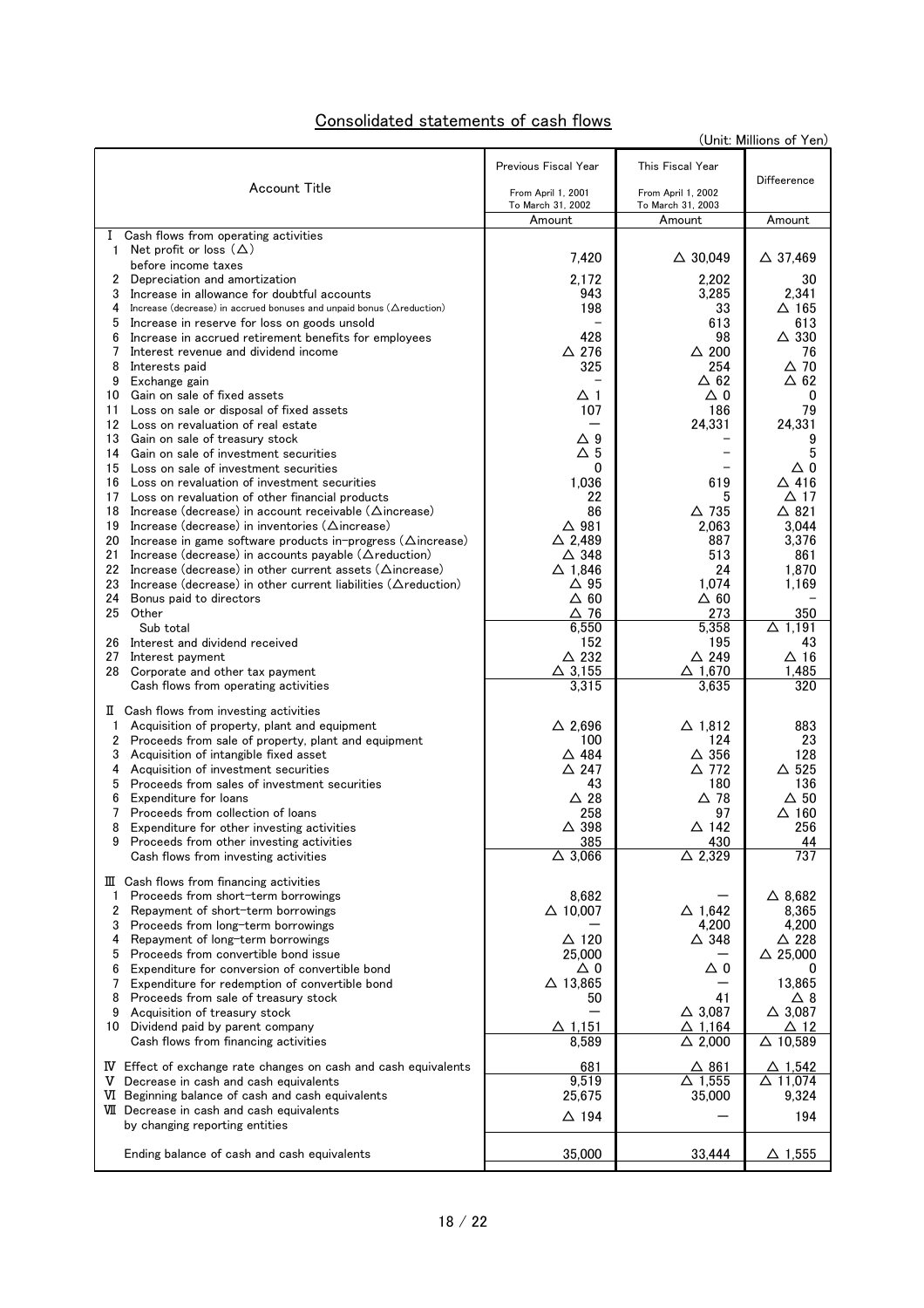#### (Segment Information)

#### (A) Operating segments

Previous fiscal year (from April 1, 2001 to March 31, 2002)

Unit: Millions of Yen Home video games Arcade games Arcade operations **Other** businesses Total Elimination and corporate Consolidated total Net sales and operating profit or loss Net Sales (1)External customers (2)Inter-segment sale or transfer 47,769  $\overline{a}$ 3,564 389 8,327  $\overline{a}$ 3,081  $\Omega$ 62,742 389  $(---)$ (389) 62,742  $\overline{a}$ Total operating expense 47,769 36,512 3,954 4,410 8,327 7,152 3,082 2,876 63,132 50,951 (389) 2,063 62,742 53,015 operating profit or  $loss (\Delta)$ 11,257 | △456 | 1,174 | 205 | 12,180 | (2,453) | 9,727

- 1. Business segments above are split based upon for internal management disposition.
- 2. Principal products and operations of each business segment
	- (1) Home vide games: This sales division develops and distributes home video game software.
	- (2) Arcade games: This sales division develops, manufactures, and distributes commercial game equipments and integrated circuit boards.
	- (3) Arcade operations: This division operates amusement facilities.
	- (4) Other businesses: Other businesses include licensing business and arcade game rental business.
- 3. Among operating expenses, undistributed operating expenses to each business segment above is included in the "Elimination and corporate" amounted to 2,458 million yen. The major part of this expense is related to corporate management.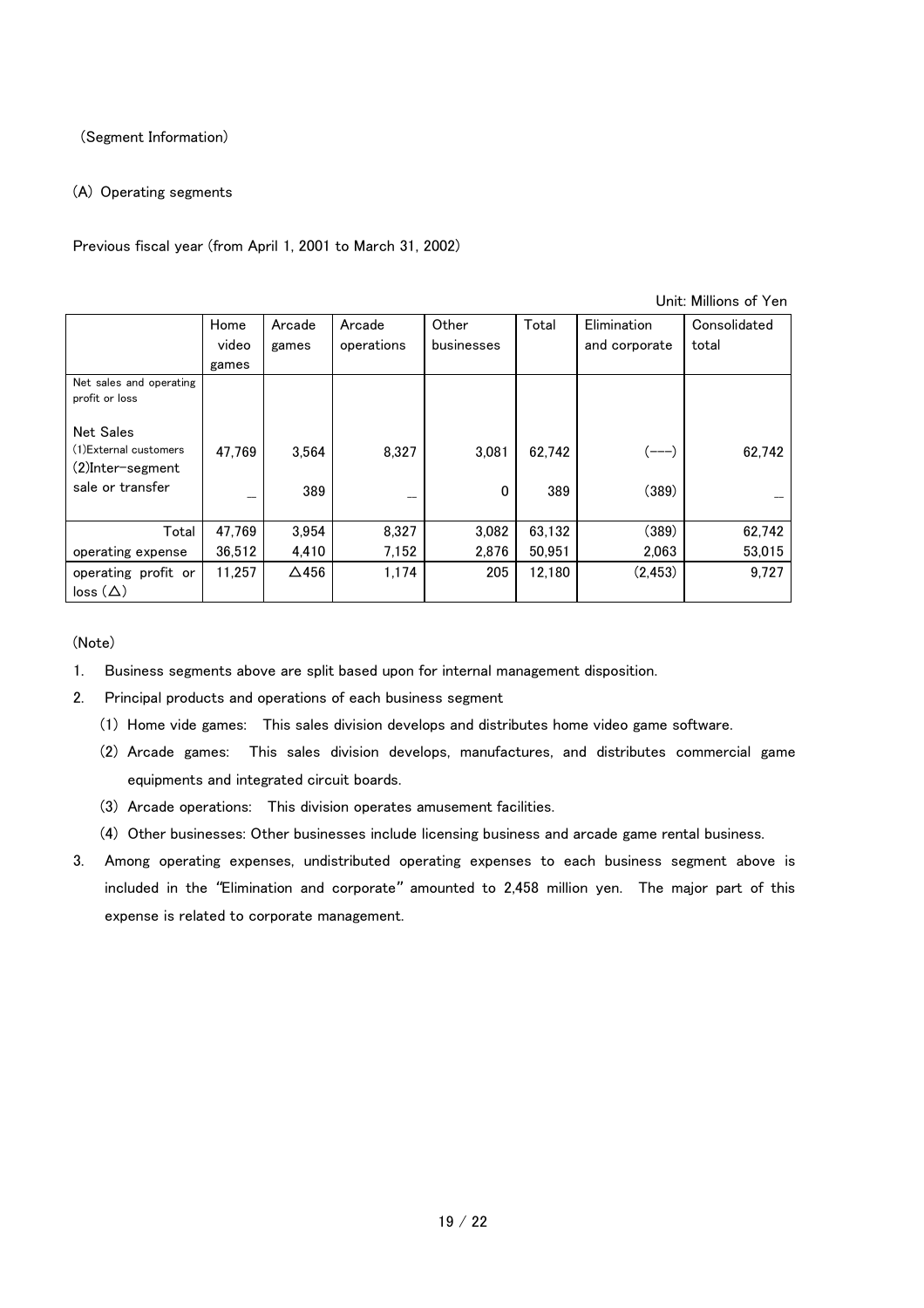This fiscal year (from April 1, 2002 to March 31, 2003)

|                         | Home   | Arcade       | Arcade     | Other      | Total  | Elimination   | Consolidated |
|-------------------------|--------|--------------|------------|------------|--------|---------------|--------------|
|                         | video  | games        | operations | businesses |        | and corporate | total        |
|                         | games  |              |            |            |        |               |              |
| Net sales and operating |        |              |            |            |        |               |              |
| profit or loss          |        |              |            |            |        |               |              |
| <b>Net Sales</b>        |        |              |            |            |        |               |              |
| (1) External customers  | 48.090 | 959          | 9.242      | 3.743      | 62.036 |               | 62,036       |
| (2)Inter-segment        |        |              |            |            |        |               |              |
| sale or transfer        |        | 154          |            |            | 154    | (154)         |              |
|                         |        |              |            |            |        |               |              |
| Total                   | 48.090 | 1,113        | 9,242      | 3,743      | 62,190 | (154)         | 62,036       |
| operating expense       | 41.329 | 1,648        | 7,101      | 3.392      | 53,471 | 1.884         | 55,356       |
| operating profit or     | 6.760  | $\Delta$ 534 | 2,141      | 351        | 8,718  | (2,038)       | 6,680        |
| $loss(\Delta)$          |        |              |            |            |        |               |              |

- 1. Business segments above are split based upon for internal management disposition.
- 2. Principal products and operations of each business segment
	- (1) Home vide games: This sales division develops and distributes home video game software.
	- (2) Arcade games: This sales division develops, manufactures, and distributes commercial game equipments and integrated circuit boards.
	- (3) Arcade operations: This division operates amusement facilities.
	- (4) Other businesses: Other businesses include licensing business and arcade game rental business.
- 3. Among operating expenses, undistributed operating expenses to each business segment above is included in the "Elimination and corporate" amounted to 2,069 million yen. The major part of this expense is related to corporate management.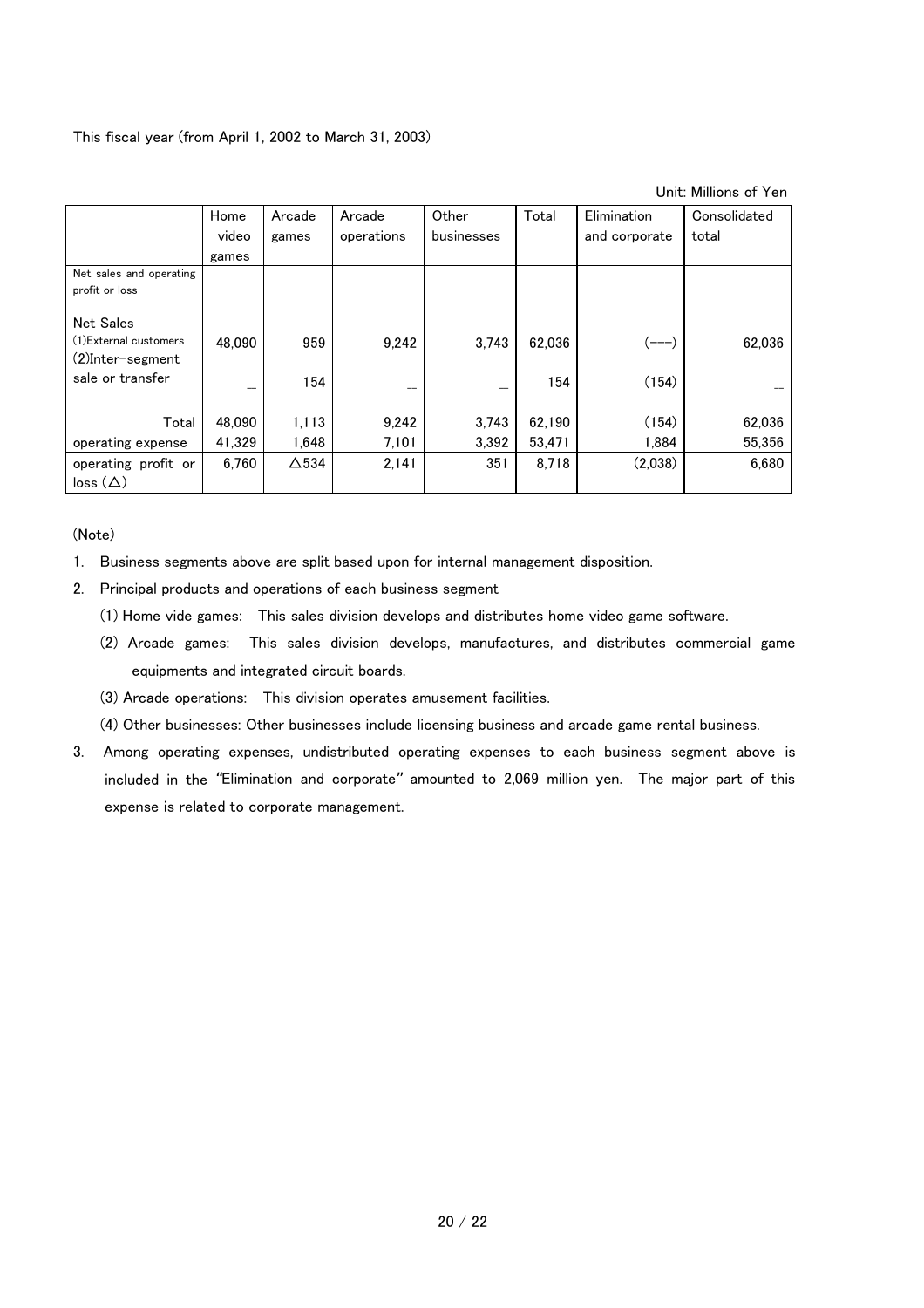#### (B) Geographic segments

#### Previous fiscal year (from April 1, 2001 to March 31, 2002)

Unit: Millions of Yen

|                                           | Japan  | North   | Europe | Other   | Total  | Elimination and | Consolidated |
|-------------------------------------------|--------|---------|--------|---------|--------|-----------------|--------------|
|                                           |        | America |        | Regions |        | corporate       | total        |
| Net sales and operating<br>profit or loss |        |         |        |         |        |                 |              |
| <b>Net Sales</b>                          |        |         |        |         |        |                 |              |
| (1)<br>External<br>customers              | 40.666 | 14.236  | 7.266  | 573     | 62,742 |                 | 62,742       |
| (2)<br>Inter-segment<br>sale or transfer  | 5.472  | 5       |        | 53      | 5,531  | (5,531)         |              |
| Total                                     | 46.138 | 14.241  | 7,266  | 626     | 68,274 | (5,531)         | 62,742       |
| operating expense                         | 37,408 | 11,868  | 6,224  | 585     | 56,087 | (3,071)         | 53,015       |
| operating profit                          | 8.730  | 2.373   | 1.042  | 41      | 12.186 | (2, 459)        | 9,727        |

- 1. The segmentation of country or region is based on the geographical proximity.
- 2. Major countries and regions that are not in Japan
	- (1) North America: United States of America
	- (2) Europe: European countries
	- (3) Other regions: Asia and others
- 3. Among operating expenses, undistributed operating expenses to these business segment above is included in the "Elimination and corporate" amounted to 2,458 million yen. The major part of this expense is related to corporate management.